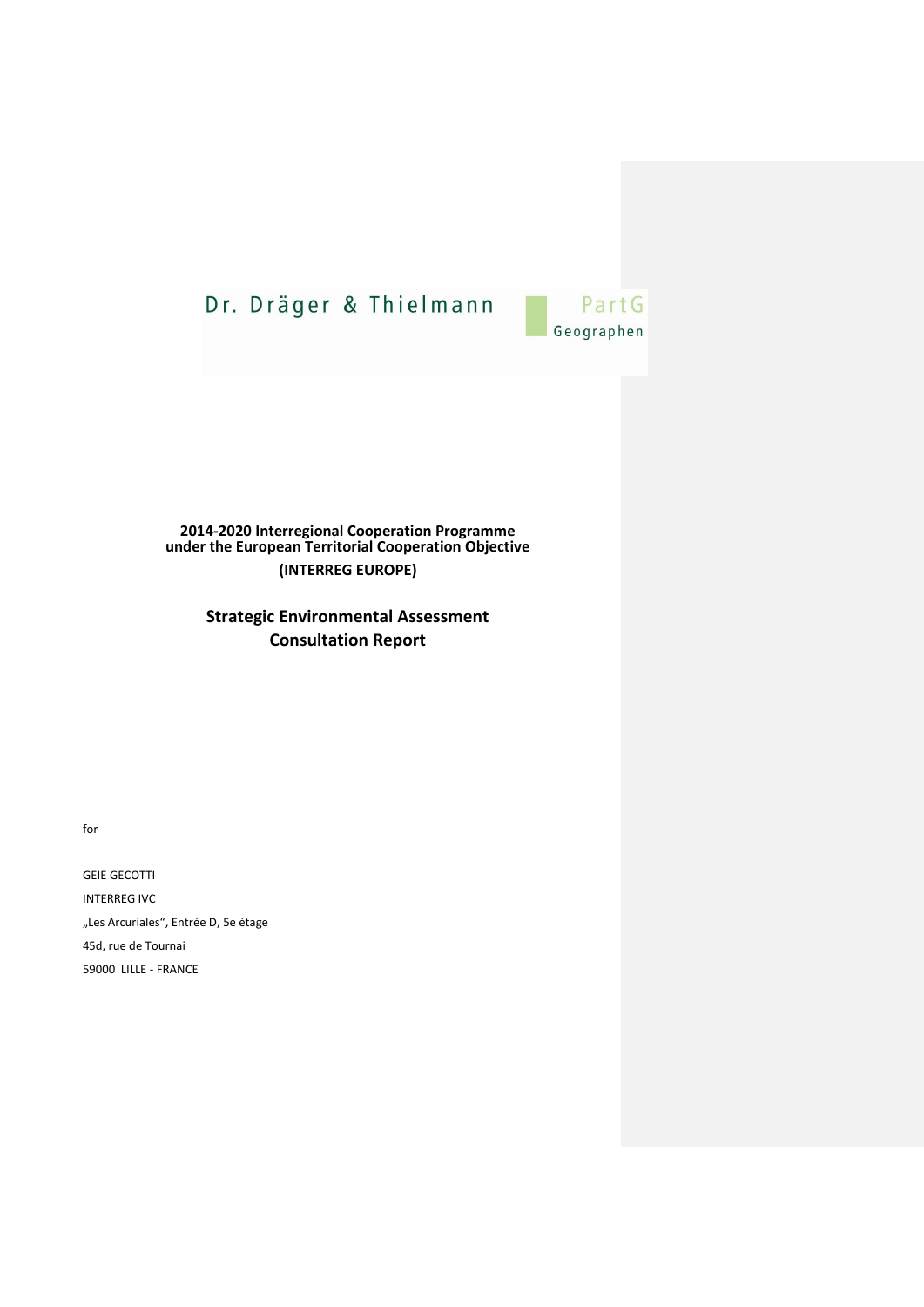**2014-2020 Interregional Cooperation Programme under the European Territorial Cooperation Objective (INTERREG EUROPE)**

> **Strategic Environmental Assessment Consultation Report**

> > Prepared by:

PartG

Dr. Dräger & Thielmann PartG Marburger Straße 7 D-60487 Frankfurt am Main Tel: 069 – 70792026 Mail: stefan.draeger@iesy.net

April 2014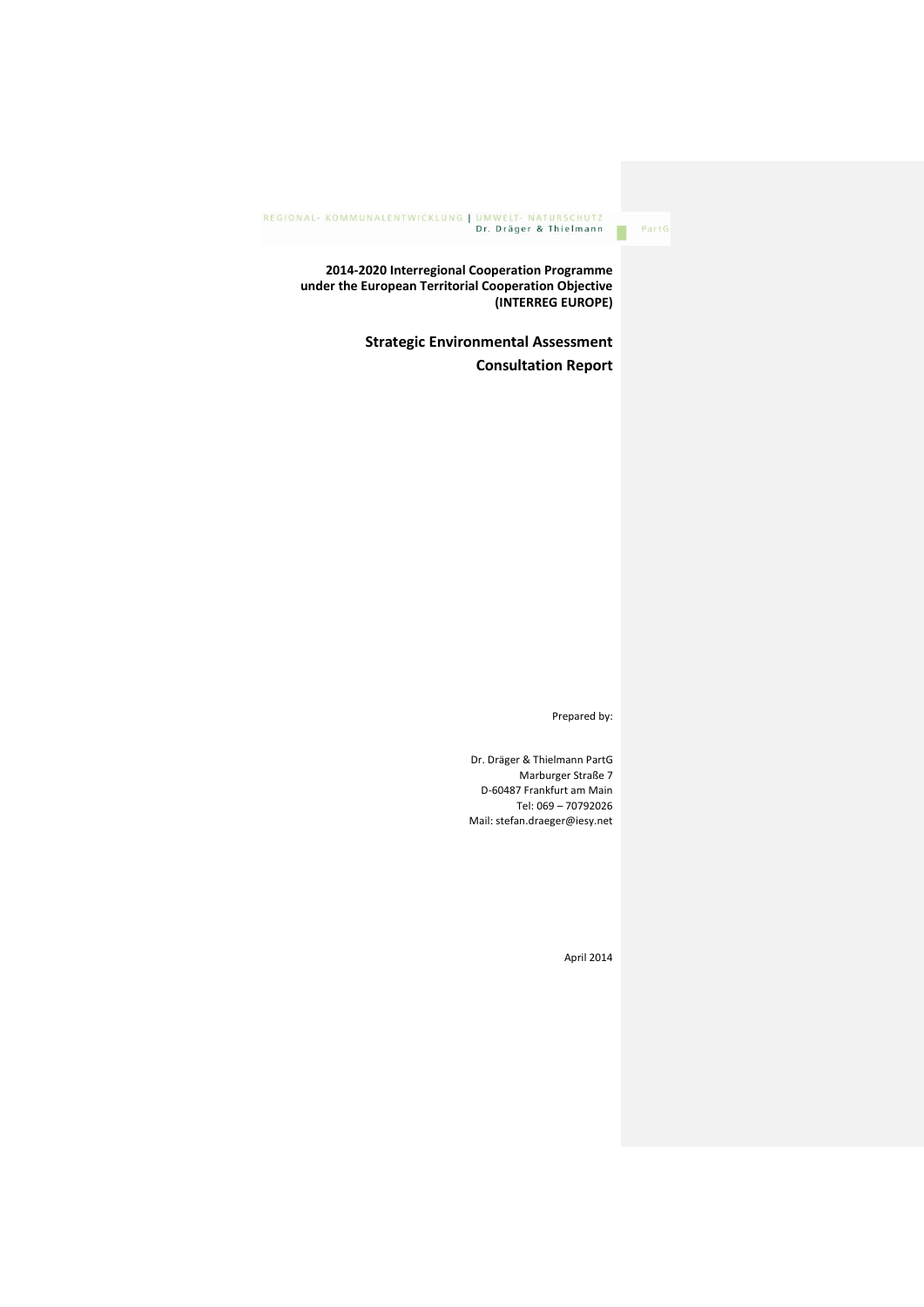PartG

#### **INTRODUCTION**

Based on the draft operational (dated 20 December 2013), the environmental report was prepared for the **2014-2020 Interregional Cooperation Programme under the European Territorial Cooperation Objective**.

Jointly, the draft programme and the environmental report were subject of the consultation of authorities responsible for environmental protection and of the public consultation, as required in Article 6 of the Directive 2001/42/EC on the assessment of the effects of certain plans and programmes on the environment.

The consultation was conducted in each Member State individually according to the respective national legal requirements.

#### **RESULTS OF THE CONSULTATION**

In total, thirty-nine (39) authorities, institutions and private persons responded to the consultation and have submitted comments and suggestions regarding the strategic environmental assessment.

The contributions provided cover a wide range of issues. Quite a considerable number of comments underline statements done in the environmental report. Some highlight particular sectors to which more detailed information should have been given like forests or soil; others refer to aspects which might have been elaborated more clearly in the environmental report.

In the table below all received comments and suggestions and their consideration are listed:

| No.            | <b>Member States /</b><br><b>Authorities</b>                              | <b>Comments</b>                                                                                                                                                                                                                                                                                                       | <b>Remarks</b>                                                                                                                                     |  |  |  |
|----------------|---------------------------------------------------------------------------|-----------------------------------------------------------------------------------------------------------------------------------------------------------------------------------------------------------------------------------------------------------------------------------------------------------------------|----------------------------------------------------------------------------------------------------------------------------------------------------|--|--|--|
| <b>Belgium</b> |                                                                           |                                                                                                                                                                                                                                                                                                                       |                                                                                                                                                    |  |  |  |
| $\mathbf{1}$   | <b>TECHNOPOLIS GROUP</b>                                                  | While we agree that doing SEA of such<br>non-technical / non -infrastructure<br>programmes is not that straightforward,<br>one would expect to see more precise<br>picture (possibly with qualitative indica-<br>tors) on the environmental impact. But<br>we guess it all depends on the meth-<br>odological choice. | ---                                                                                                                                                |  |  |  |
| $\overline{2}$ | <b>Future of Rural Energy</b><br>in Europe (FREE) initia-<br>tive         | FREE believes that energy situation in<br>rural areas should be more prominently<br>addressed in the Strategic Environmen-<br>tal Assessment.                                                                                                                                                                         | The environmental report refers to<br>the INTERREG EUROPE Programme,<br>which does not focus on particular<br>type of areas.                       |  |  |  |
|                | <b>Bulgaria</b>                                                           |                                                                                                                                                                                                                                                                                                                       |                                                                                                                                                    |  |  |  |
| 3              | <b>Executive Forest Agen-</b><br>cy/Ministry of Agricul-<br>ture and Food | Missing cross-reference with the EU<br>forest territories covering over 40% of<br>the MS land areas and ongoing process<br>of adoption of the new EU Forest Strat-<br>egy (COM(2013) 659 final))                                                                                                                      | Thank you for the hint. The envi-<br>ronmental report will be amended<br>accordantly. (see table 1 and table<br>2 of revised environmental report) |  |  |  |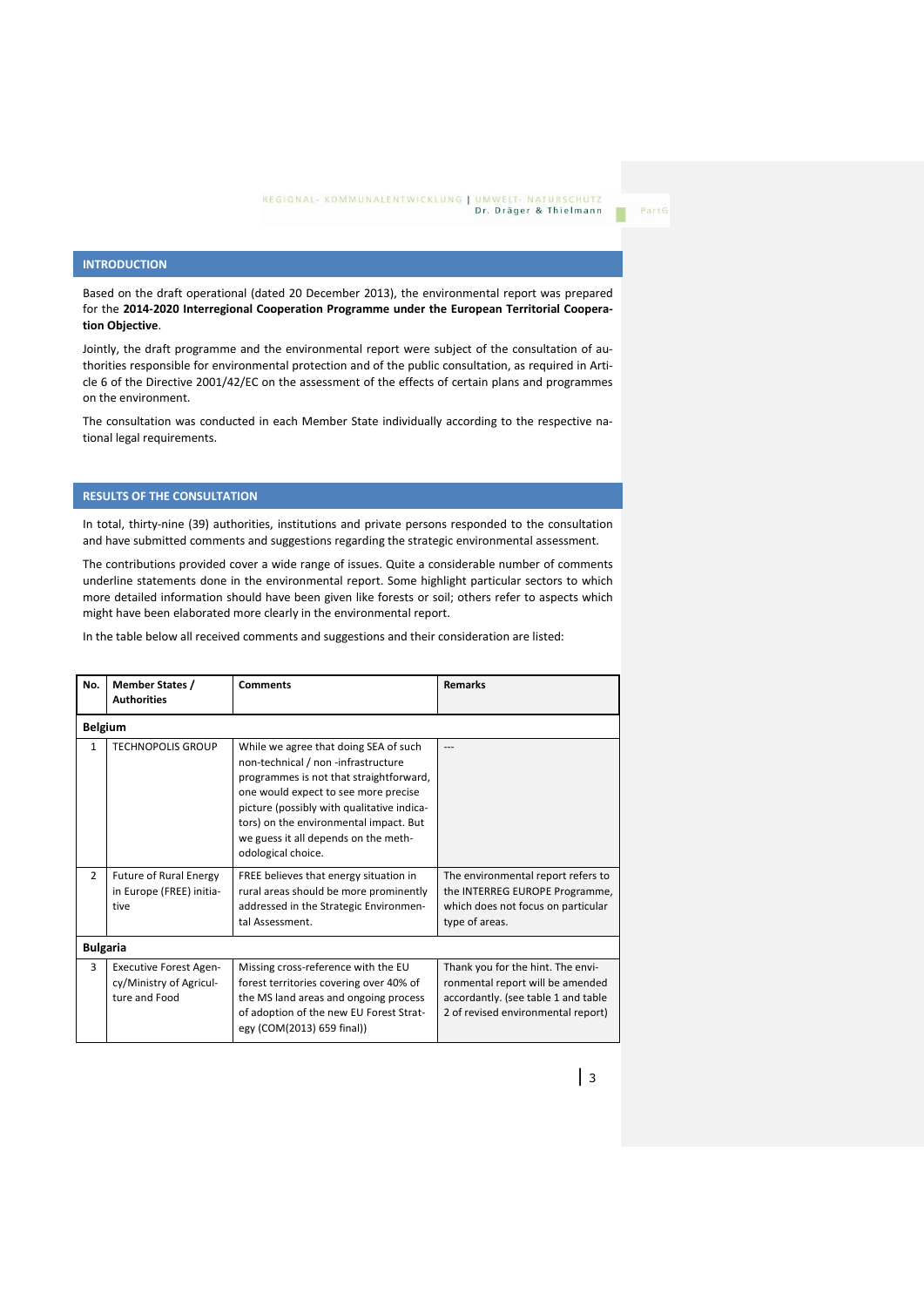PartG п

| No.            | Member States /<br><b>Authorities</b> | <b>Comments</b>                                                                 | Remarks                                       |  |                      |
|----------------|---------------------------------------|---------------------------------------------------------------------------------|-----------------------------------------------|--|----------------------|
| $\overline{A}$ | <b>Ministry of Environ-</b>           | Table 3 (page 48 to SEA Report) con-                                            | Table 3 and table 4 of the envi-              |  | Formatted: Highlight |
|                | ment and Water                        | tains symbols (related to the progress                                          | ronmental report are connected;               |  |                      |
|                |                                       | towards meeting environmental targets                                           | the legend can be found at the end            |  |                      |
|                |                                       | or objectives), which meaning is not                                            | of table 4. Due to copying reasons            |  |                      |
|                |                                       | explained. That makes the table not<br>informative.                             | these tables could not be further<br>treated. |  |                      |
|                |                                       |                                                                                 |                                               |  |                      |
| Δ.             |                                       | 2. To component WATER:                                                          |                                               |  | Formatted: Highlight |
|                |                                       | - To the draft Programme Priority Axis                                          | This is a matter for the develop-             |  |                      |
|                |                                       | 4: Environment and Resource Efficien-<br>cy, Investment Priority 6(c): Conserv- | ment of the Cooperation Pro-<br>gramme.       |  | Formatted: Highlight |
|                |                                       | ing, protecting, promoting and devel-                                           |                                               |  | Formatted: Highlight |
|                |                                       | oping natural and cultural heritage we                                          |                                               |  | Formatted: Highlight |
|                |                                       | recommend an addition to the Ex-                                                |                                               |  | Formatted: Highlight |
|                |                                       | pected Results: "protection of ecosys-                                          |                                               |  |                      |
|                |                                       | tems of the surface water" as an el-                                            |                                               |  | Formatted: Highlight |
|                |                                       | ement of the investment priority;                                               |                                               |  | Formatted: Highlight |
|                |                                       | To the draft Programme Priority Axis                                            | This is a matter for the develop-             |  |                      |
|                |                                       | 4: Environment and Resource Effi-                                               | ment of the Cooperation Pro-                  |  |                      |
|                |                                       | ciency, Investment Priority 6(g): Sup-                                          | gramme.                                       |  |                      |
|                |                                       | porting industrial transition towards a                                         |                                               |  |                      |
|                |                                       | resource-efficient economy, promot-                                             |                                               |  |                      |
|                |                                       | ing green growth, eco-innovation and<br>environmental performance man-          |                                               |  |                      |
|                |                                       | agement in the public and private sec-                                          |                                               |  |                      |
|                |                                       | tors we recommend including the                                                 |                                               |  |                      |
|                |                                       | topics of the economy of water, its                                             |                                               |  |                      |
|                |                                       | circulating use at the manufacturing,                                           |                                               |  |                      |
|                |                                       | introduction of incentives for similar                                          |                                               |  |                      |
|                |                                       | best practices;                                                                 |                                               |  |                      |
|                |                                       | Table 1 to SEA Report: Relevant envi-                                           | The year 2015 is set in the indica-           |  |                      |
|                |                                       | ronmental issues, EU environmental                                              | tor; an explanation concerning                |  |                      |
|                |                                       | objectives and targets, and related in-                                         | possible extension and transitional           |  |                      |
|                |                                       | $dicators - Water - we consider that$                                           | periods will be added to the envi-            |  |                      |
|                |                                       | the findings relates the purposes of                                            | ronmental report in table 1.                  |  |                      |
|                |                                       | The EU Water Framework Directive -<br>(Directive 2000/60/EC) should be re-      |                                               |  |                      |
|                |                                       | specified as that its aim is achieving                                          |                                               |  |                      |
|                |                                       | and maintain "good status" by 2015,                                             |                                               |  |                      |
|                |                                       | but according to the reported status                                            |                                               |  |                      |
|                |                                       | of the Europe water at the River Basin                                          |                                               |  |                      |
|                |                                       | <b>Management Plans this aim will not</b>                                       |                                               |  |                      |
|                |                                       | be achieved for some of them, which                                             |                                               |  |                      |
|                |                                       | demands transitional periods till 2021                                          |                                               |  |                      |
|                |                                       | and 2027 for achieving the aim of the                                           |                                               |  |                      |
|                |                                       | Directive.                                                                      |                                               |  |                      |
|                |                                       | Table 2 to SEA Report: Present state                                            | The indicator of the EEA concern-             |  |                      |
|                |                                       | of environmental issues in the EU ac-                                           | ing drinking water will be added to           |  |                      |
|                |                                       | cording to defined indicators - Water -                                         | the environmental report in table 1           |  |                      |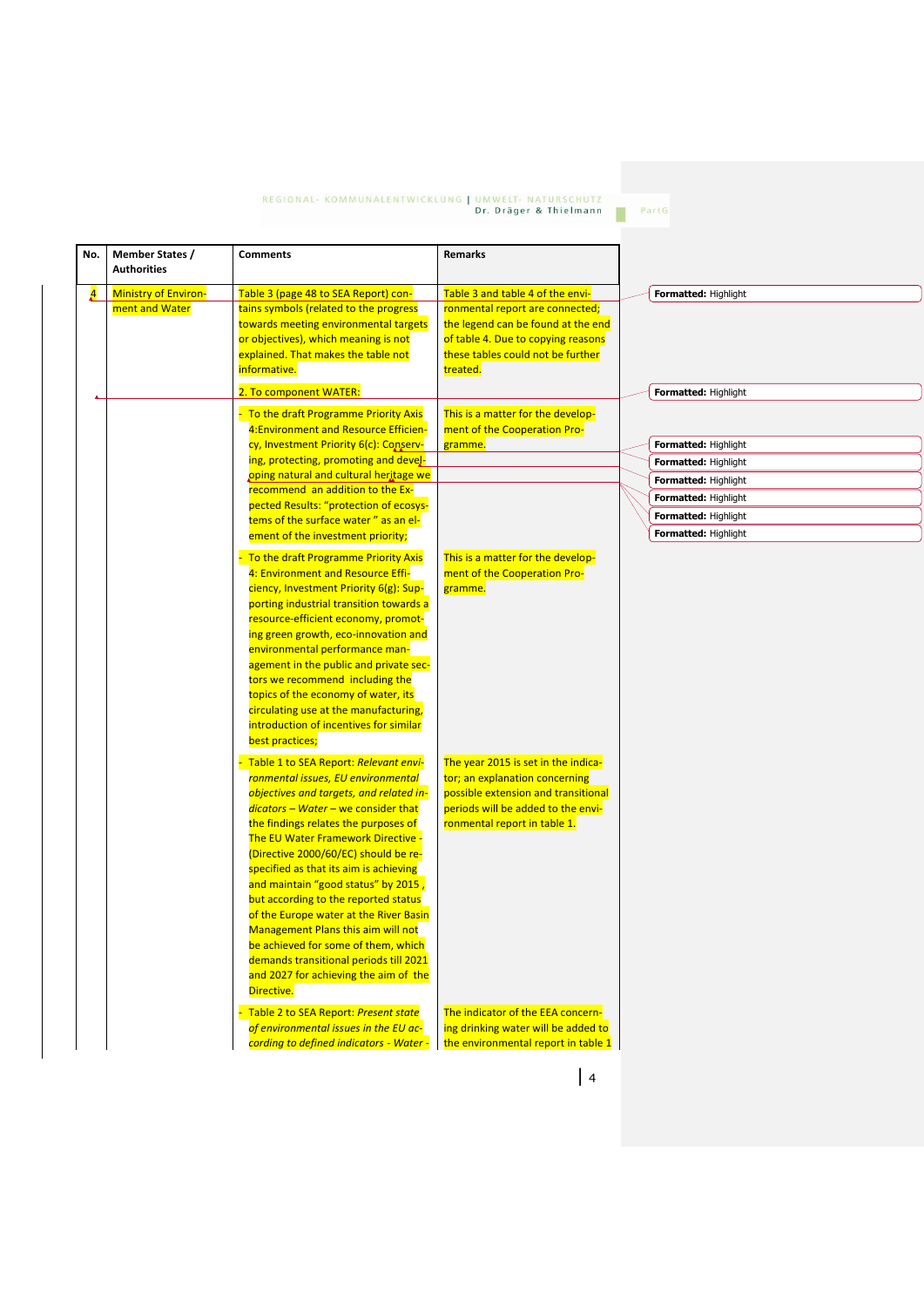PartG

| we recommend presenting infor-<br>and 2, although it is assessed in<br>mation on status of the surface and<br>2004 only.<br>groundwater related to the priority<br>substances and priority hazardous<br>substances and other pollutants,<br>apart from biogenic elements nitro-<br>gen and phosphorus. We consider<br>necessary presenting information of<br>the quality status of the drinking wa-<br>ter;<br>To point 4.2 to SEA Report: Existing<br>We see the point. However the<br>environmental problems and trends of<br>text cites EU environmental objec-<br>the environmental development - we<br>tives "To achieve good ecological<br>recommend clearly distinguishing that<br>and chemical status of water bod-<br>ies" and "To achieve good quanti-<br>achieving good ecological and chemi-<br>cal condition relates to surface water,<br>tative status of water bodies" as<br>but good chemical and qualitative<br>stated in table 3 (p. 37) and table 4<br>condition relates to groundwater.<br>(p. 38). See also EEA (2010): The<br><b>European Environment State and</b><br>Outlook, Synthesis, p.18<br>3. To point 6 as RECOMMENDATIONS<br>We share this perspective. Rec-<br>Formatted: Highlight<br>Δ<br>we propose to be added:<br>ommendation 2 (chapter 6, p. 58)<br>and monitoring proposal 1 (chapter<br>Giving priority to projects, which<br>8, p. 60) cover this issue.<br>implementation will result in im-<br>provement of the condition of the en-<br>vironments, but also of the human<br>health;<br>We share this perspective. In chap-<br>Plans, programmes, projects and<br>ter 5.4 of the environmental report<br>investment proposals resulting from<br>it is stated that "certain effects<br>the Cooperation Programme INTER-<br>have to be assessed at another<br>REG EUROPE 2014-2020, should be<br>level or in the frame of another<br>approved only after implementation<br>programme (e.g. regional pro-<br>of the related Environmental Impact<br>grammes). This 'tiering' of the<br><b>Assessment procedures (according to</b><br>assessment is implicit because no<br>EIA Directive 2011/92/EU)/ecological<br>direct effects will be realised by the<br>assessment (according to SEA Di-<br>Programme. The closer the pro-<br>rective 2001/42/EU)/ Appropriate As-<br>gramming comes to the end of the<br>sessment (according to Article 6, Par-<br>impact chain the more crucial and<br>agraphs 6 (3) to Directive 92/43/EEC)<br>detailed the assessment of the<br>and in conformity with the recom-<br>likely significant environmental<br>mendations, conditions, requirements<br>effects must be." (p. 58) The fur-<br>and measures by the implemented<br>ther assessment (tiering) includes<br>Assessments.<br>the application of relevant Europe-<br>an and/or relevant national as-<br>Formatted: Highlight<br>sessment procedures.<br>Formatted: Highlight<br><b>Based on the analyses and assessments</b><br>Thank you for this comment.<br>Formatted: Highlight<br>Δ.<br>at SEA report we do not have additional | <b>Member States /</b><br>No.<br><b>Authorities</b> | <b>Comments</b> | <b>Remarks</b> |  |
|--------------------------------------------------------------------------------------------------------------------------------------------------------------------------------------------------------------------------------------------------------------------------------------------------------------------------------------------------------------------------------------------------------------------------------------------------------------------------------------------------------------------------------------------------------------------------------------------------------------------------------------------------------------------------------------------------------------------------------------------------------------------------------------------------------------------------------------------------------------------------------------------------------------------------------------------------------------------------------------------------------------------------------------------------------------------------------------------------------------------------------------------------------------------------------------------------------------------------------------------------------------------------------------------------------------------------------------------------------------------------------------------------------------------------------------------------------------------------------------------------------------------------------------------------------------------------------------------------------------------------------------------------------------------------------------------------------------------------------------------------------------------------------------------------------------------------------------------------------------------------------------------------------------------------------------------------------------------------------------------------------------------------------------------------------------------------------------------------------------------------------------------------------------------------------------------------------------------------------------------------------------------------------------------------------------------------------------------------------------------------------------------------------------------------------------------------------------------------------------------------------------------------------------------------------------------------------------------------------------------------------------------------------------------------------------------------------------------------------------------------------------------------------------------------------------------------------------------------------------------------------------------------------------------------------------------------------------------------------------------------------------------------------------------------------------------------|-----------------------------------------------------|-----------------|----------------|--|
|                                                                                                                                                                                                                                                                                                                                                                                                                                                                                                                                                                                                                                                                                                                                                                                                                                                                                                                                                                                                                                                                                                                                                                                                                                                                                                                                                                                                                                                                                                                                                                                                                                                                                                                                                                                                                                                                                                                                                                                                                                                                                                                                                                                                                                                                                                                                                                                                                                                                                                                                                                                                                                                                                                                                                                                                                                                                                                                                                                                                                                                                          |                                                     |                 |                |  |
|                                                                                                                                                                                                                                                                                                                                                                                                                                                                                                                                                                                                                                                                                                                                                                                                                                                                                                                                                                                                                                                                                                                                                                                                                                                                                                                                                                                                                                                                                                                                                                                                                                                                                                                                                                                                                                                                                                                                                                                                                                                                                                                                                                                                                                                                                                                                                                                                                                                                                                                                                                                                                                                                                                                                                                                                                                                                                                                                                                                                                                                                          |                                                     |                 |                |  |
|                                                                                                                                                                                                                                                                                                                                                                                                                                                                                                                                                                                                                                                                                                                                                                                                                                                                                                                                                                                                                                                                                                                                                                                                                                                                                                                                                                                                                                                                                                                                                                                                                                                                                                                                                                                                                                                                                                                                                                                                                                                                                                                                                                                                                                                                                                                                                                                                                                                                                                                                                                                                                                                                                                                                                                                                                                                                                                                                                                                                                                                                          |                                                     |                 |                |  |
|                                                                                                                                                                                                                                                                                                                                                                                                                                                                                                                                                                                                                                                                                                                                                                                                                                                                                                                                                                                                                                                                                                                                                                                                                                                                                                                                                                                                                                                                                                                                                                                                                                                                                                                                                                                                                                                                                                                                                                                                                                                                                                                                                                                                                                                                                                                                                                                                                                                                                                                                                                                                                                                                                                                                                                                                                                                                                                                                                                                                                                                                          |                                                     |                 |                |  |
|                                                                                                                                                                                                                                                                                                                                                                                                                                                                                                                                                                                                                                                                                                                                                                                                                                                                                                                                                                                                                                                                                                                                                                                                                                                                                                                                                                                                                                                                                                                                                                                                                                                                                                                                                                                                                                                                                                                                                                                                                                                                                                                                                                                                                                                                                                                                                                                                                                                                                                                                                                                                                                                                                                                                                                                                                                                                                                                                                                                                                                                                          |                                                     |                 |                |  |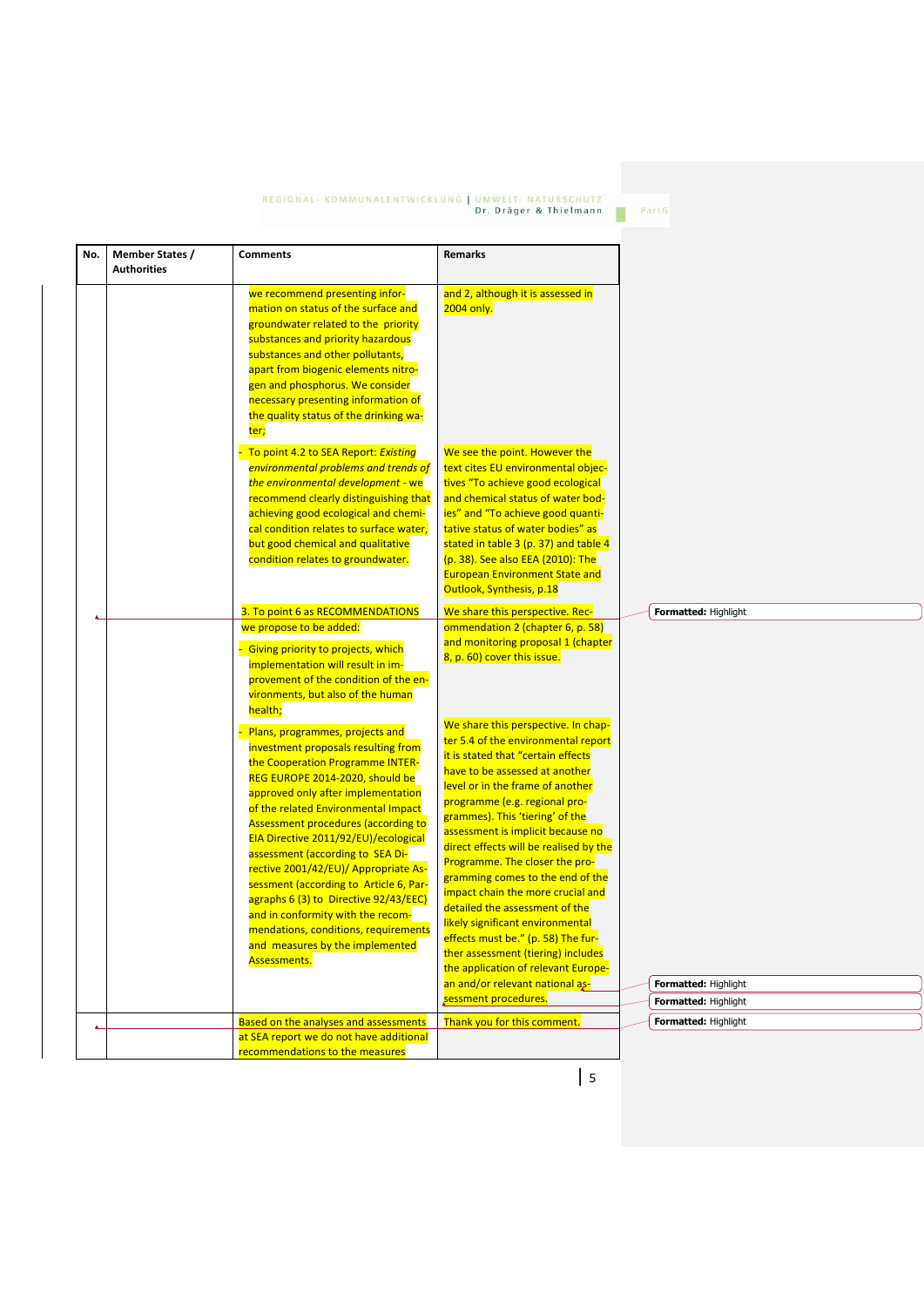| No. | <b>Member States /</b><br><b>Authorities</b>            | <b>Comments</b>                                                                                                                                                                                                                                                                                                                                                                                                                                                                                                                                                                                                                                                                                                                                                                                                                                                                                                                        | <b>Remarks</b>                                                                                                                                                                                                                                                                                                                                                                                                                                                                                                                                                            |
|-----|---------------------------------------------------------|----------------------------------------------------------------------------------------------------------------------------------------------------------------------------------------------------------------------------------------------------------------------------------------------------------------------------------------------------------------------------------------------------------------------------------------------------------------------------------------------------------------------------------------------------------------------------------------------------------------------------------------------------------------------------------------------------------------------------------------------------------------------------------------------------------------------------------------------------------------------------------------------------------------------------------------|---------------------------------------------------------------------------------------------------------------------------------------------------------------------------------------------------------------------------------------------------------------------------------------------------------------------------------------------------------------------------------------------------------------------------------------------------------------------------------------------------------------------------------------------------------------------------|
|     |                                                         | formulated at point 8 on monitoring<br>and control of the impacts on the envi-<br>ronment by projects funded by this<br>Programme.                                                                                                                                                                                                                                                                                                                                                                                                                                                                                                                                                                                                                                                                                                                                                                                                     |                                                                                                                                                                                                                                                                                                                                                                                                                                                                                                                                                                           |
|     | <b>Czech Republic</b>                                   |                                                                                                                                                                                                                                                                                                                                                                                                                                                                                                                                                                                                                                                                                                                                                                                                                                                                                                                                        |                                                                                                                                                                                                                                                                                                                                                                                                                                                                                                                                                                           |
| 5   | Ministry of the Envi-<br>ronment, Waste De-<br>partment | Within the scope of Priority Axis 4 "En-<br>vironment and effective use of re-<br>sources", the table "Sustainable con-<br>sumption and production (resource<br>efficiency)" on page 24 states that land-<br>filling should be virtually eliminated by<br>2020. With regard to the information<br>indicated in the submitted material, the<br>Waste Department notes that landfilling<br>continues to prevail in the Czech Repub-<br>lic as the most common method of<br>municipal waste management (in 2012<br>landfilling accounted for 53.64% of<br>waste disposal). The Czech Republic<br>plans to prohibit the landfilling of un-<br>treated mixed municipal waste by 2025.<br>Negotiations on the landfill ban, i.e. the<br>exact deadline and specific definition of<br>the waste covered by the end of land-<br>filling, are currently being addressed by<br>a working group convened by the Minis-<br>try of the Environment. | In this table the environmental<br>objectives of the EU are listed. In<br>this case it is about a quotation<br>from the "Roadmap to a Resource<br>Efficient Europe (COM(2011) 571)"<br>concerning the vision how waste<br>should be managed in 2020.                                                                                                                                                                                                                                                                                                                      |
| 6   | Czech Environmental<br>Inspectorate                     | Regarding the declared expected result<br>of the specific objective 3.1, attention<br>needs to be paid to the fact that the<br>production of energy from certain re-<br>newable resources can have negative<br>impacts on other areas of the environ-<br>ment. In recent years, more and more<br>conflicts have become apparent be-<br>tween the climate protection objectives<br>and the objectives related to the con-<br>servation of natural resources and bio-<br>diversity. Support for the production of<br>energy from renewable sources must<br>take into account these conflicts and<br>strike an acceptable balance between<br>these conflicting interests. Although the<br>effects of the programme are very indi-<br>rect, it would appear that these poten-<br>tial impacts need to be assessed in the<br>initial stage of the impact chain.                                                                             | We agree with this comment.<br>The conflicts between production<br>of energy from renewable sources<br>and conservation of natural re-<br>sources and biodiversity is seen<br>and the potential negative impacts<br>of the production of energy from<br>certain renewable resources are<br>mentioned several times (for ex-<br>ample see chapters 5.2.2.3, 5.3 or 6<br>- Recommendation 6). The assess-<br>ment in the initial phase of the<br>impact chain can be done in a prin-<br>ciple manner only because im-<br>portant details of interventions are<br>not known. |
| 7   | Orlické Mountains                                       | The draft concept is so general that, in                                                                                                                                                                                                                                                                                                                                                                                                                                                                                                                                                                                                                                                                                                                                                                                                                                                                                               | Thank you for this comment.                                                                                                                                                                                                                                                                                                                                                                                                                                                                                                                                               |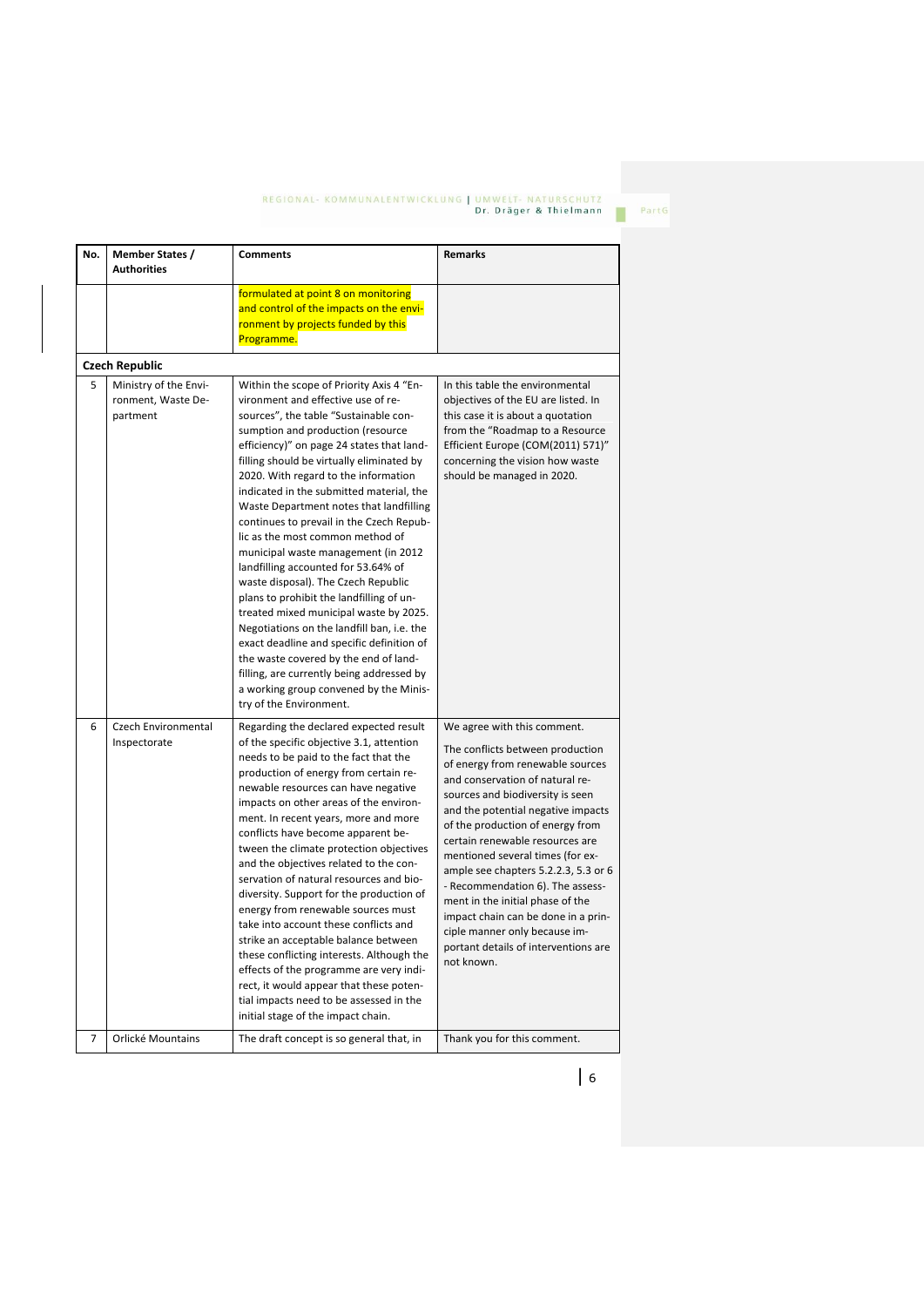| No. | <b>Member States /</b><br><b>Authorities</b>                                                          | <b>Comments</b>                                                                                                                                                                                                                                                                                                                                                                                                                                                                                                                                                                                                                                     | <b>Remarks</b>                                                                                                                                                                                                                                                                                                                                                                     |
|-----|-------------------------------------------------------------------------------------------------------|-----------------------------------------------------------------------------------------------------------------------------------------------------------------------------------------------------------------------------------------------------------------------------------------------------------------------------------------------------------------------------------------------------------------------------------------------------------------------------------------------------------------------------------------------------------------------------------------------------------------------------------------------------|------------------------------------------------------------------------------------------------------------------------------------------------------------------------------------------------------------------------------------------------------------------------------------------------------------------------------------------------------------------------------------|
|     | Protected Landscape<br>Area Authority and<br>Hradec Králové Region-<br>al Centre                      | itself, it cannot have a significant nega-<br>tive impact on the environment in the<br>Czech Republic. A large number of<br>meetings are expected that will focus<br>on individual measures, such as site<br>visits, events, seminars, etc., resulting in<br>in a large number of official trips that<br>could jeopardise the EU's target to re-<br>duce greenhouse gas emissions. Output<br>indicators, such as the number of meet-<br>ings, events, etc., should be reformulat-<br>ed in order to promote other ways of<br>exchanging information and observa-<br>tions with fewer demands on travel (see<br>the SEA recommendations on page 58). |                                                                                                                                                                                                                                                                                                                                                                                    |
| 8   | Orlické Mountains<br>Protected Landscape<br>Area Authority and<br>Hradec Králové Region-<br>al Centre | Regarding the support of projects under<br>Priority Axis 3 (Low-carbon economy),<br>we draw attention to the highly proba-<br>ble negative environmental impact due<br>to the fact that an increasing in the<br>share of renewable energy in the total<br>energy mix, created by supporting and<br>facilitating the production and distribu-<br>tion of renewable energy sources, will<br>have a negative impact on other areas<br>of the environment. For example:                                                                                                                                                                                 | Thank you, we agree with this<br>comment.<br>The conflicts between production<br>of energy from renewable sources<br>and conservation of natural re-<br>sources and biodiversity is seen<br>and the potential negative impacts<br>of the production of energy from<br>certain renewable re-sources are<br>mentioned several times (for ex-<br>ample see chapters 5.2.2.3, 5.3 or 6 |
|     |                                                                                                       | Wind farms can have a negative impact<br>on the lives of birds, bats and other<br>mammals, and will have a negative<br>impact on the appearance of the Czech<br>landscape.                                                                                                                                                                                                                                                                                                                                                                                                                                                                          | (Recommendation 6)). The assess-<br>ment in the initial phase of the<br>impact chain can be done in a prin-<br>ciple manner only be-cause im-<br>portant details of interventions are                                                                                                                                                                                              |
|     |                                                                                                       | The cultivation of crops from which<br>biomass is extracted could contribute to<br>the further expansion of single-crop<br>farming, with negative impacts on the<br>environment, i.e. on the landscape,<br>water, and biodiversity, not only in this<br>country, but also in Europe and other<br>regions of the world, due to possible<br>imports of biomass. Biodiversity is re-<br>duced in particular by the conversion of<br>meadows and pastures into land for the<br>production of biomass.                                                                                                                                                   | not known.<br>Referring "solar power plants in<br>the open countryside" the report<br>will be complemented. (see chap-<br>ters 5.2.2.3 of revised environmen-<br>tal report)                                                                                                                                                                                                       |
|     |                                                                                                       | The construction of hydropower plants<br>could have a negative impact on water-<br>courses and aquatic habitats, and could<br>also have a negative impact on the fish<br>population if technical measures to<br>eliminate these negative impacts are                                                                                                                                                                                                                                                                                                                                                                                                |                                                                                                                                                                                                                                                                                                                                                                                    |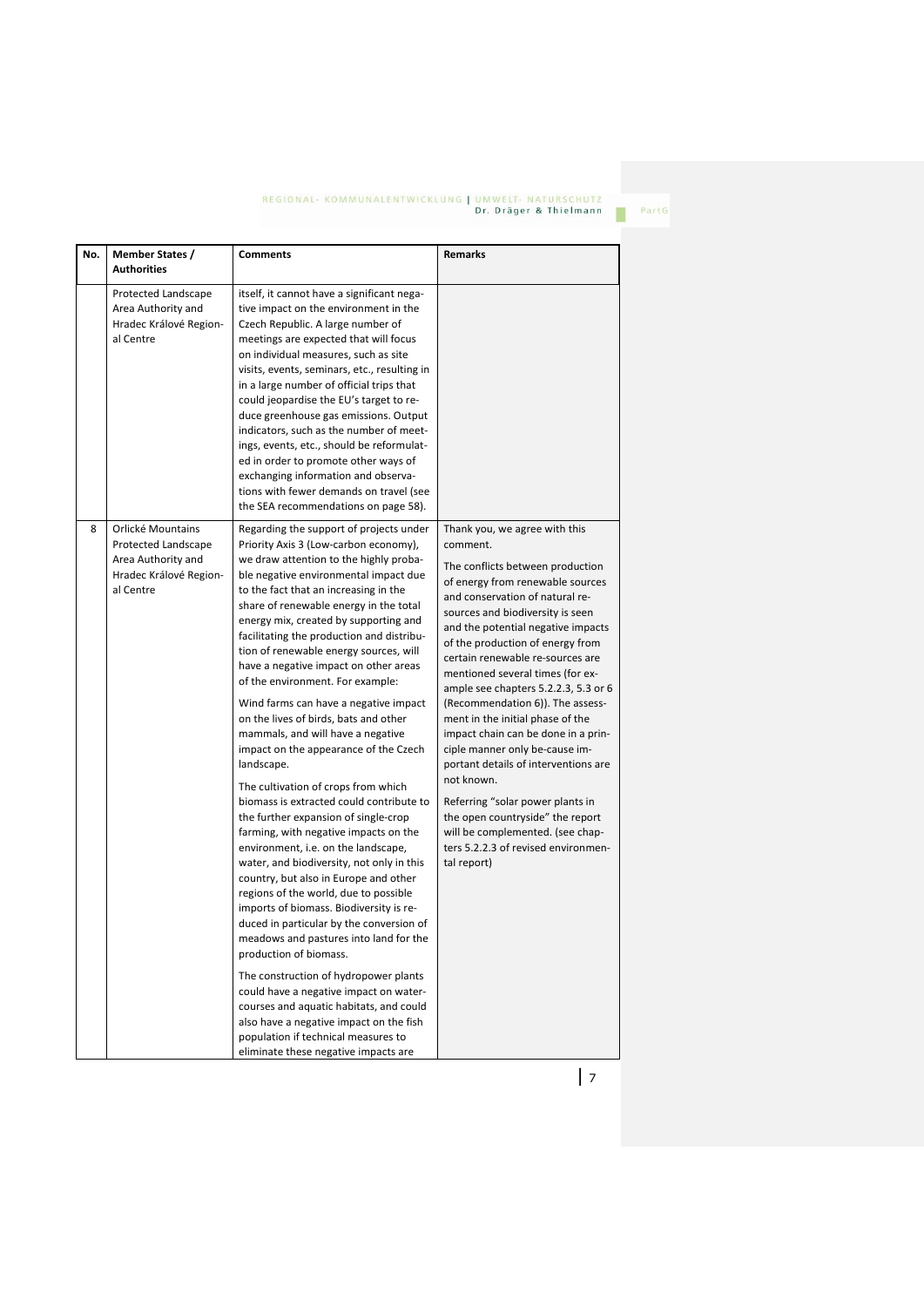| No. | <b>Member States /</b><br><b>Authorities</b>                                                          | <b>Comments</b>                                                                                                                                                                                                                                                                                                                                                                                                                                                                                                                                                                                                                                                                                                                                                                                                                                                                                                                                                                                                                                                                                                                                                                                                                                                                                                                                                                                                                                                                                                                                                                                                                                                              | Remarks                                   |
|-----|-------------------------------------------------------------------------------------------------------|------------------------------------------------------------------------------------------------------------------------------------------------------------------------------------------------------------------------------------------------------------------------------------------------------------------------------------------------------------------------------------------------------------------------------------------------------------------------------------------------------------------------------------------------------------------------------------------------------------------------------------------------------------------------------------------------------------------------------------------------------------------------------------------------------------------------------------------------------------------------------------------------------------------------------------------------------------------------------------------------------------------------------------------------------------------------------------------------------------------------------------------------------------------------------------------------------------------------------------------------------------------------------------------------------------------------------------------------------------------------------------------------------------------------------------------------------------------------------------------------------------------------------------------------------------------------------------------------------------------------------------------------------------------------------|-------------------------------------------|
|     |                                                                                                       | not taken.<br>The building of solar power plants in the<br>open countryside could also have a<br>negative impact on the landscape of the<br>Czech Republic, so it is recommended<br>that they be placed in brownfield sites<br>or on the roofs of existing buildings.                                                                                                                                                                                                                                                                                                                                                                                                                                                                                                                                                                                                                                                                                                                                                                                                                                                                                                                                                                                                                                                                                                                                                                                                                                                                                                                                                                                                        |                                           |
| 9   | Orlické Mountains<br>Protected Landscape<br>Area Authority and<br>Hradec Králové Re-<br>gional Centre | In relation to other strategic concepts of<br>the Czech Republic for the next pro-<br>gramming period (2014-2020), the<br>following requirements exist within the<br>scope of the evaluation of the draft<br>concept:<br>Assess the degree of influence of Priori-<br>ty Axis 3 (Low-carbon economy) on the<br>restoration and conservation of natural,<br>historical, cultural and aesthetic values<br>in the landscape (the appearance of the<br>landscape, significant landscape fea-<br>tures, natural parks), and on natural<br>communities with potential negative<br>effects on biodiversity.<br>In tenders for projects aimed at promot-<br>ing energy production from renewable<br>sources, there should be greater con-<br>sideration for the potential impacts on<br>biodiversity, the landscape and water;<br>in this regard, establish criteria for the<br>selection of the projects to be support-<br>ed.<br>Take into account the negative impacts<br>of the draft concept regarding the pro-<br>motion of specific renewable energy<br>sources, e.g. wind power plants, hy-<br>droelectric power stations and power<br>plants using biomass, as described<br>above. Where projects involve, among<br>other things, the growing of crops for<br>biomass or other large-scale projects<br>related to land use, lay down conditions<br>for the elimination of accelerated runoff<br>from the land, reducing the required<br>small water cycle and strengthening the<br>incidence rate of droughts in certain<br>regions, and in this regard establish<br>criteria for the selection of the projects<br>to be supported.<br>The draft concept of the OP INTERREG | Thank you, we agree with this<br>comment. |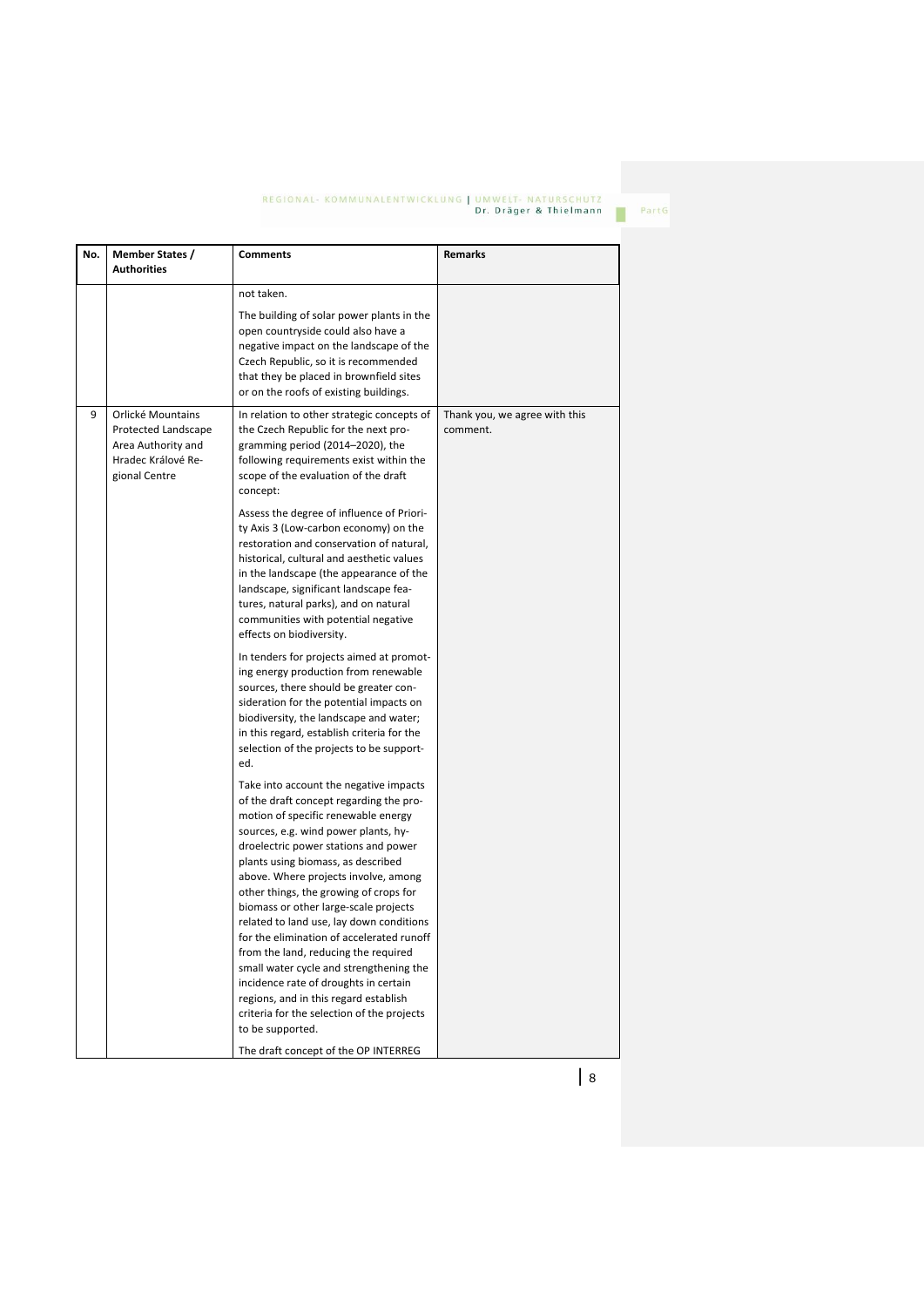| No.    | <b>Member States /</b><br><b>Authorities</b>                                          | <b>Comments</b>                                                                                                                                                                                                                                                                                                                                                                                                                                                                                                                                                                                                                                                                                                                                                                                                                                                                                                                                                                                                                                             | <b>Remarks</b>                                                                                                                                                                   |
|--------|---------------------------------------------------------------------------------------|-------------------------------------------------------------------------------------------------------------------------------------------------------------------------------------------------------------------------------------------------------------------------------------------------------------------------------------------------------------------------------------------------------------------------------------------------------------------------------------------------------------------------------------------------------------------------------------------------------------------------------------------------------------------------------------------------------------------------------------------------------------------------------------------------------------------------------------------------------------------------------------------------------------------------------------------------------------------------------------------------------------------------------------------------------------|----------------------------------------------------------------------------------------------------------------------------------------------------------------------------------|
|        |                                                                                       | will not have a direct negative impact<br>on the protection of nature and the<br>landscape in the Orlické Mountains<br>Protected Landscape Area.                                                                                                                                                                                                                                                                                                                                                                                                                                                                                                                                                                                                                                                                                                                                                                                                                                                                                                            |                                                                                                                                                                                  |
|        |                                                                                       | Broumov Protected Landscape Area<br>Authority - the implementation of pro-<br>jects to promote specific renewable<br>energy, e.g. wind power plants, hydroe-<br>lectric power stations and power plants<br>using biomass, even if primarily based<br>on the principle of sustainable devel-<br>opment, could actually have adverse<br>local and regional impacts on ecosys-<br>tems or individual species of plants and<br>animals, whether direct or indirect, as<br>highlighted in the SEA assessment. Such<br>impacts could be generally predictable<br>by the type of plan on the one hand, but<br>on the other hand they may not be-<br>come apparent until a specific situation<br>arises at the point of implementation.<br>These potential risks should not be<br>underestimated - individual projects<br>will have to be examined closely. In<br>border areas, of which the Broumov<br>Protected Landscape Area is one, cer-<br>tain projects implemented in the terri-<br>tory of a neighbouring country could<br>also have a significant impact. |                                                                                                                                                                                  |
| Cyprus |                                                                                       |                                                                                                                                                                                                                                                                                                                                                                                                                                                                                                                                                                                                                                                                                                                                                                                                                                                                                                                                                                                                                                                             |                                                                                                                                                                                  |
| 10     | <b>FEDERATION OF ENVI-</b><br>RONMENTAL ORGANI-<br><b>ZATIONS OF CYPRUS</b><br>(NGOS) | The suggestions and recommendations<br>written in the Environmental Report<br>need to be taken under consideration.<br>There are significant proposals which<br>need to be adopted in the programme<br>especially regarding the allocation of<br>money in thematic priorities, the pref-<br>erable renewable energy sources for<br>the biodiversity protection and the<br>transportation required for the audits<br>by EU and the several partners in pro-<br>ject level in order to reduce the air pol-<br>lution.                                                                                                                                                                                                                                                                                                                                                                                                                                                                                                                                         | Thank you for this comment.                                                                                                                                                      |
| 11     | Department of Envi-<br>ronment                                                        | Although the Environmental Report<br>assesses and focuses on environmental<br>issues (PA3- low-carbon economy and<br>PA4-environment and resource efficien-<br>cy), the following issues are not well                                                                                                                                                                                                                                                                                                                                                                                                                                                                                                                                                                                                                                                                                                                                                                                                                                                       | a) Due to the general character of<br>the programme no reasonable<br>alternative is seen; this suggestion<br>was confirmed by the scoping.<br>b) The programme itself focuses on |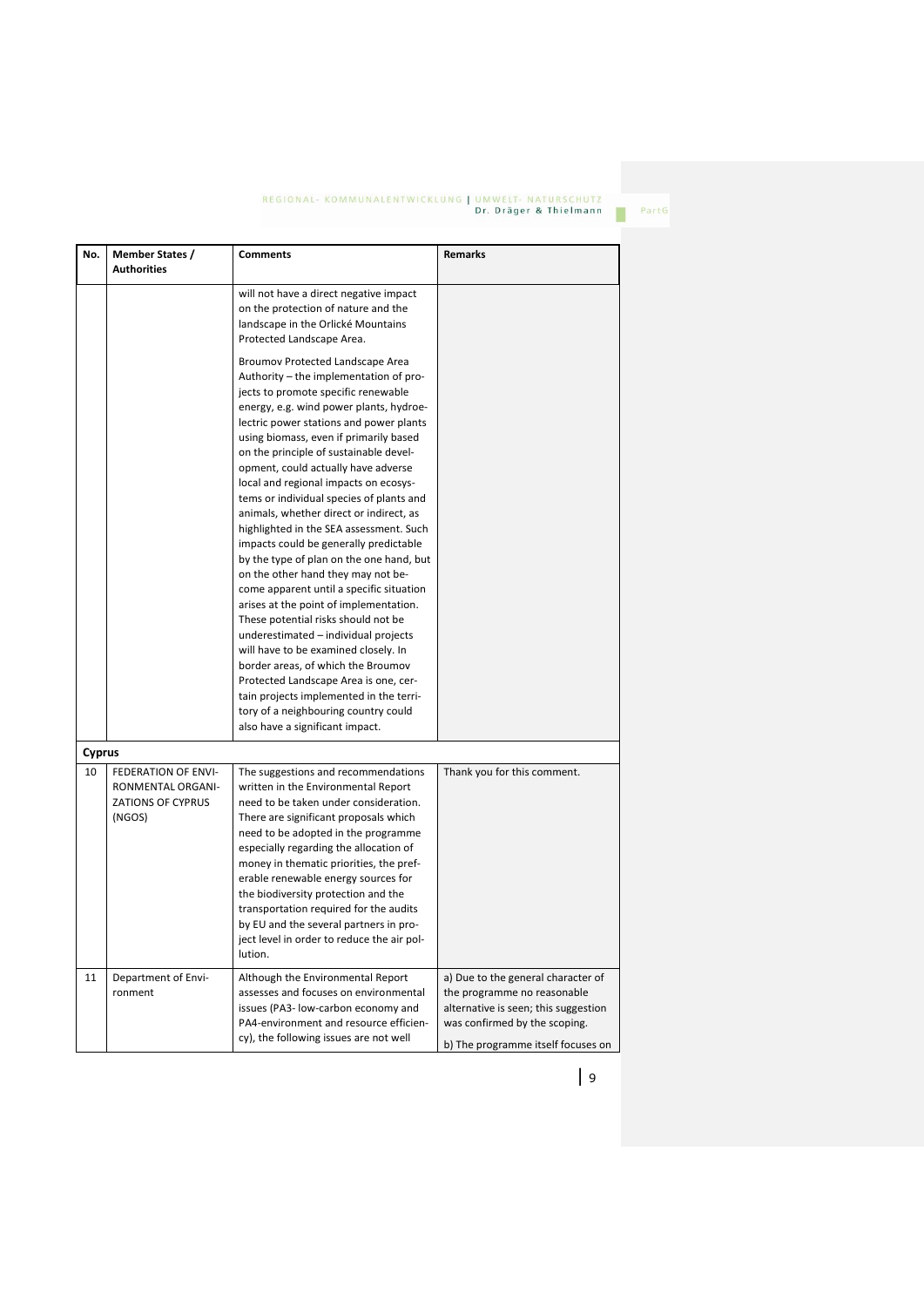PartG

| No.            | <b>Member States /</b>                 | <b>Comments</b>                                                                                                                                                                                                                                                                                                                                                                                                                                                                                                                                                                    | Remarks                                                                                                                                                                                                                                                                                                                                                                                                                                                                                                                                                                                                                                                                                                                                                                                                                                                                                                        |
|----------------|----------------------------------------|------------------------------------------------------------------------------------------------------------------------------------------------------------------------------------------------------------------------------------------------------------------------------------------------------------------------------------------------------------------------------------------------------------------------------------------------------------------------------------------------------------------------------------------------------------------------------------|----------------------------------------------------------------------------------------------------------------------------------------------------------------------------------------------------------------------------------------------------------------------------------------------------------------------------------------------------------------------------------------------------------------------------------------------------------------------------------------------------------------------------------------------------------------------------------------------------------------------------------------------------------------------------------------------------------------------------------------------------------------------------------------------------------------------------------------------------------------------------------------------------------------|
|                | <b>Authorities</b>                     |                                                                                                                                                                                                                                                                                                                                                                                                                                                                                                                                                                                    |                                                                                                                                                                                                                                                                                                                                                                                                                                                                                                                                                                                                                                                                                                                                                                                                                                                                                                                |
|                |                                        | analysed:<br>(a) except the zero alternative, no alter-<br>native is defined and assessed.<br>(b) only indirect effects were assessed,<br>this is mainly due to the soft measures<br>provided under the Programme.<br>(c) the environmental impacts of the<br>linkages between the Priority Axes<br>(PA1-innovation and PA2-SMEs) with<br>the environmental ones (PA3 and PA4).<br>(d) the minimization of the number of<br>meetings, visits and events, that aim to<br>reduce the emissions of greenhouse<br>gases from travelling, is not quantified,<br>at the extent possible. | ex-change and sharing of experi-<br>ences and policy learning. Pilot<br>actions could be supported by the<br>programme. According to INTER-<br>REG EUROPE, the pilot actions will<br>cover the testing of tools, practic-<br>es, methodologies and similar<br>"soft" measures only (see envi-<br>ronmental re-port, chapter 5.2.1).<br>Significant direct effects (except<br>those caused by meetings, visits,<br>events) are not to be expected.<br>c) The importance of linkages be-<br>tween the Priority Axes 1 and 2<br>with Priority Axes 3 and 4 is de-<br>scribed in chapter 5.2.1 and 5.3.<br>Detailed environmental impacts<br>cannot be identified because of the<br>general character of the pro-<br>gramme. However, the potential to<br>increase positive effects (and miti-<br>gate negative effects) by linking the<br>priority axes should be highlighted<br>as done in the report.<br>d) --- |
| <b>Finland</b> |                                        |                                                                                                                                                                                                                                                                                                                                                                                                                                                                                                                                                                                    |                                                                                                                                                                                                                                                                                                                                                                                                                                                                                                                                                                                                                                                                                                                                                                                                                                                                                                                |
| 12             | Regional Council of<br>Central Finland | It is good, that in the environmental<br>report the novel technologies and the<br>utilization of them, e.g. video negotia-<br>tions, has been taken into considera-<br>tion. These technologies enable the e.g.<br>project management to operate with-<br>out travelling. However, if the focus in<br>on learning from each other's, the face-<br>to-face meetings cannot be ignored.                                                                                                                                                                                              | Face-to-face meetings are also<br>seen as important, but it is also<br>necessary to consider environmen-<br>tal effects of travelling.                                                                                                                                                                                                                                                                                                                                                                                                                                                                                                                                                                                                                                                                                                                                                                         |
| <b>France</b>  |                                        |                                                                                                                                                                                                                                                                                                                                                                                                                                                                                                                                                                                    |                                                                                                                                                                                                                                                                                                                                                                                                                                                                                                                                                                                                                                                                                                                                                                                                                                                                                                                |
| 13             | Euromontana                            | There is recognition of the importance<br>of the sustainable development hori-<br>zontal theme and the recommendation<br>to use this as a weight in particular<br>actions is welcomed. However, the<br>assertion that the environmental im-<br>pacts of the programme will be, "highly<br>indirect" may not be the case in remote,<br>peripheral areas, where actions under<br>specific objectives could have significant<br>environmental impacts.                                                                                                                                | The programme itself focuses on<br>exchange and sharing of experi-<br>ences and policy learning. Pilot<br>actions could be supported by the<br>programme. According to INTER-<br>REG EUROPE, the pilot actions will<br>cover the testing of tools, practic-<br>es, methodologies and similar<br>"soft" measures only (see envi-<br>ronmental report, chapter 5.2.1).                                                                                                                                                                                                                                                                                                                                                                                                                                                                                                                                           |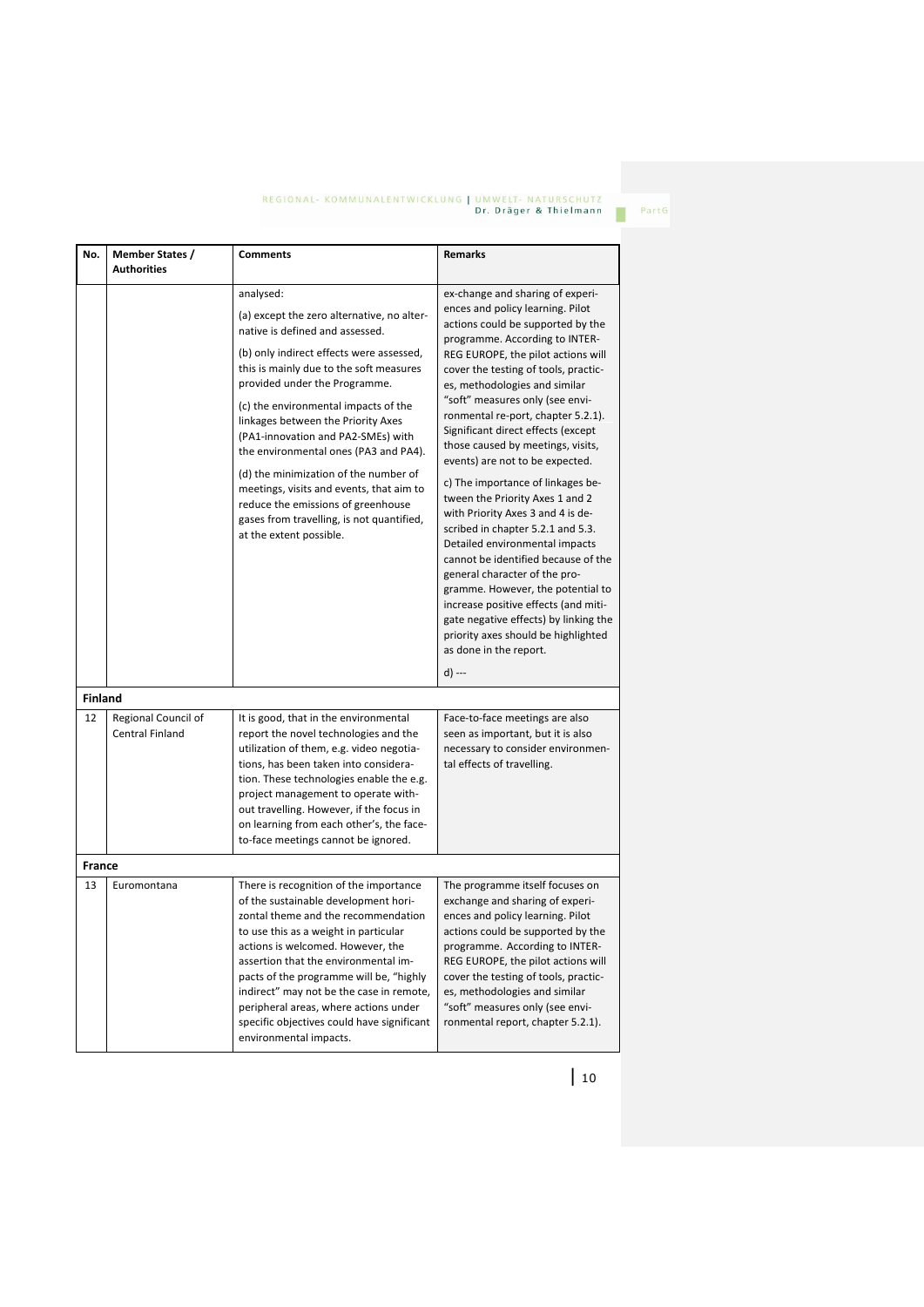PartG

| No.    | Member States /<br><b>Authorities</b>                                                         | <b>Comments</b>                                                                                                                                                                                                                                                                                                                                                                             | <b>Remarks</b>                                                                                                                                                                                                                                                                                                          |
|--------|-----------------------------------------------------------------------------------------------|---------------------------------------------------------------------------------------------------------------------------------------------------------------------------------------------------------------------------------------------------------------------------------------------------------------------------------------------------------------------------------------------|-------------------------------------------------------------------------------------------------------------------------------------------------------------------------------------------------------------------------------------------------------------------------------------------------------------------------|
| 14     | POLITICAL SCIENCE<br><b>INSTITUTE GRENOBLE</b>                                                | EACH COUNTRY HAS ITS OWN WAY TO<br>DEAL WITH ENVIRONMENTAL POLICY.<br>WE CAN CONSIDER THAT THE FRENCH<br>SYSTEM IS MOST OF THE TIME REALLY<br>DIFFERENT THAN THE EUROPEAN<br>MODEL. DEALING WITH A STRATGIC<br>ASSESSEMENT WITH UNCLEAR NA-<br>TIONAL AND REGIONAL POLICIES IS JUST<br>IMPOSSIBLE.                                                                                          | ---                                                                                                                                                                                                                                                                                                                     |
| 15     | <b>CHAMBRE DE</b><br><b>COMMERCE &amp;</b><br><b>D'INDUSTRIE</b><br><b>MARSEILLE PROVENCE</b> | 1/ Enterprises are a vector of the eco-<br>logical transformation of the EU,<br>2/ Most polluting enterprises have little<br>environmental expertise,<br>3/ Mentioned enterprises require sup-<br>port in environmental expertise,<br>4/ VMEs & SMEs should, where rele-<br>vant, adopt a shared approach in their<br>environmental performances, both in<br>terms of competence and tools. | We share this view; therefore we<br>recommend the consideration of<br>the EU instrument "Eco-<br>Management and Audit Scheme<br>(EMAS)". (see environmental re-<br>port, chapter6, Recommendation<br>5).                                                                                                                |
| 16     | Ville de Reims                                                                                | The purpose of the Report is unclear,<br>and seems far from the challenges local<br>and regional authorities are facing when<br>they participate in one Interreg project.<br>I fear it will add another official docu-<br>ment, whose impact on the efficiency of<br>the project, and more generally on the<br>environment, is not certain                                                  | ---                                                                                                                                                                                                                                                                                                                     |
|        | Germany                                                                                       |                                                                                                                                                                                                                                                                                                                                                                                             |                                                                                                                                                                                                                                                                                                                         |
| 17     | IdE Institut dezentrale<br>Energietechnologien<br>GmbH                                        | Advantages of renewable energies and<br>a shift towards them is not made clear<br>and even partly doubted                                                                                                                                                                                                                                                                                   | Advantages of renewable energies<br>for climate protection are high-<br>lighted in all chapters with relevant<br>specific objectives. However, po-<br>tential conflicts between climate<br>protection objectives and objec-<br>tives for protection of natural re-<br>sources and biodiversity have to be<br>mentioned. |
|        |                                                                                               |                                                                                                                                                                                                                                                                                                                                                                                             | The environmental report has to<br>consider all possible negative im-<br>pacts on the environment.                                                                                                                                                                                                                      |
| 18     | Technologiepark Hei-<br>delberg GmbH                                                          | The description of the separate envi-<br>ronmental report is not easily under-<br>standable.                                                                                                                                                                                                                                                                                                | ---                                                                                                                                                                                                                                                                                                                     |
| Greece |                                                                                               |                                                                                                                                                                                                                                                                                                                                                                                             |                                                                                                                                                                                                                                                                                                                         |
| 19     | Managing Authority of<br>Rural Development                                                    | Taking into account the environmental<br>performance (regionally) and our com-<br>ments/remarks/corrections (before)                                                                                                                                                                                                                                                                        | Thank you for this comment.                                                                                                                                                                                                                                                                                             |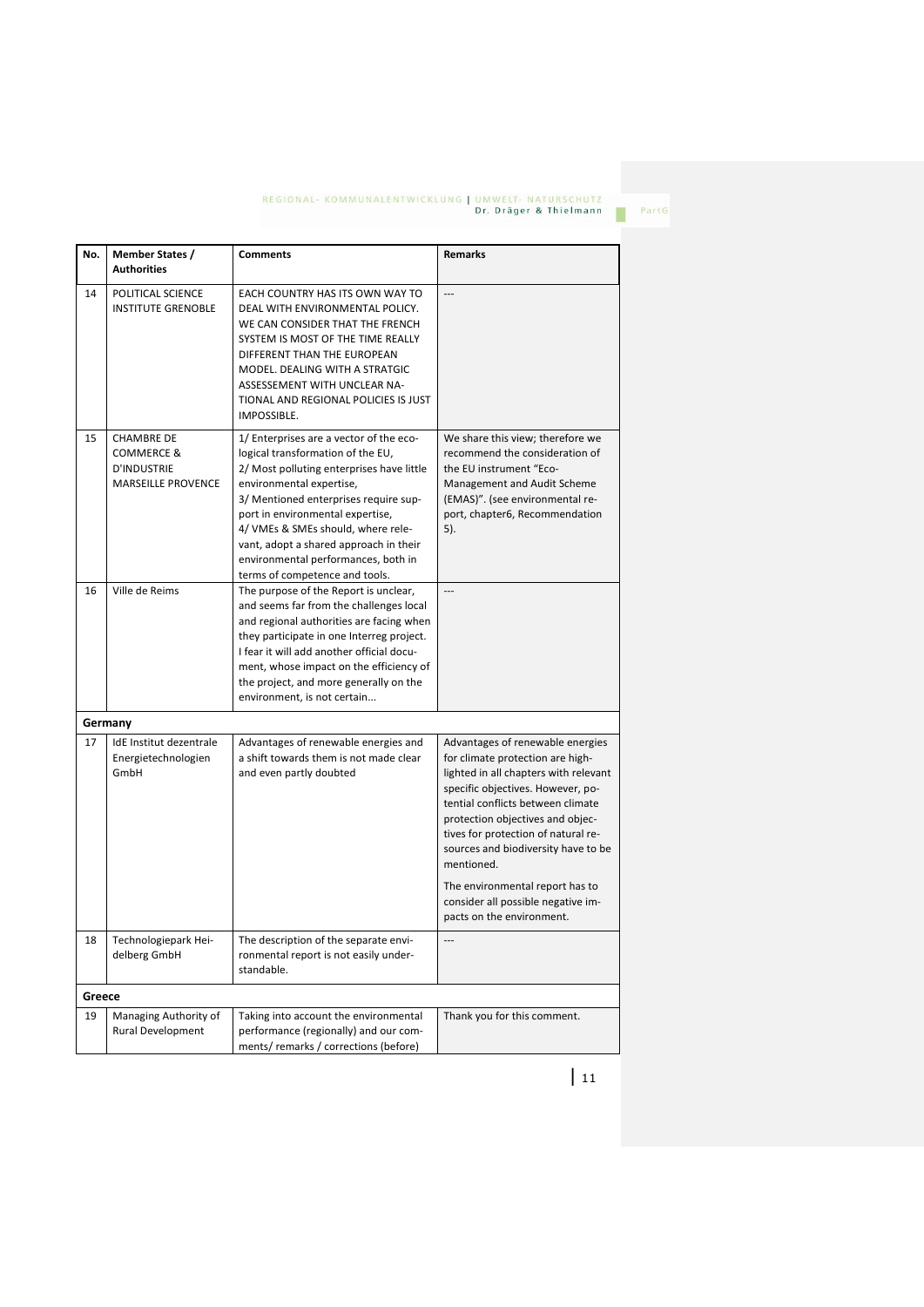**No. Member States / Authorities Comments Remarks** Plan concerning the INTERREG EUROPE programme draft report, we fully agree. 20 The Athens Chamber of Small-Medium Industries Not very coherent! **Hungary** 21 National Institute of Environmental Health (NIEH) The Environmental Report -analysing Europe's existent environmental problems and challenges- calls for attention in regard of soil in the chapter "Situation of Environment and Existent Environmental Problems" (Env. Rep./ page 6). It states that soil erosion is originated from inappropriate cultivation. In my opinion the environmental risk of anthropogenic impacts on soils is much more complex in Europe. Soil is a multifunctional system. It can be exposed to direct and indirect physical, chemical and biological degradation and it is waste recipient environment as well. It has direct connection with surface and ground watersheds. These environments' pollution could directly impact soils and vice-versa. I consider more complex approach of the environmental pollutant risks related to Europe's soils, and I also consider expanding the present description. I agree with the Environmental Report's conclusion - from a health care view point - that states the need of detailed monitoring including environmental elements before each goal launched in the frames of INTERREG EUROPE Programme. I agree with the Environmental Report's conclusion because its goals could have direct and long-term impacts to the environmental elements. Nevertheless such developments in the programme without any previous impact studies and well-planned decisions could mean serious human and environmental health care risk. We share the view, that soil is an important, complex and multifunctional system; the environmental report will be amended accordantly. (See chapter 4.2, subchapter "soil" of the revised environmental report) 22 Móricz Ádám It was proofed by several domestic We agree with this view; see envi-

> examples that vast investments related to space reservation in Hungary are

területi elemző-tervező referens/regional planronmental report chapter 4.2, "Landscape" and Soil".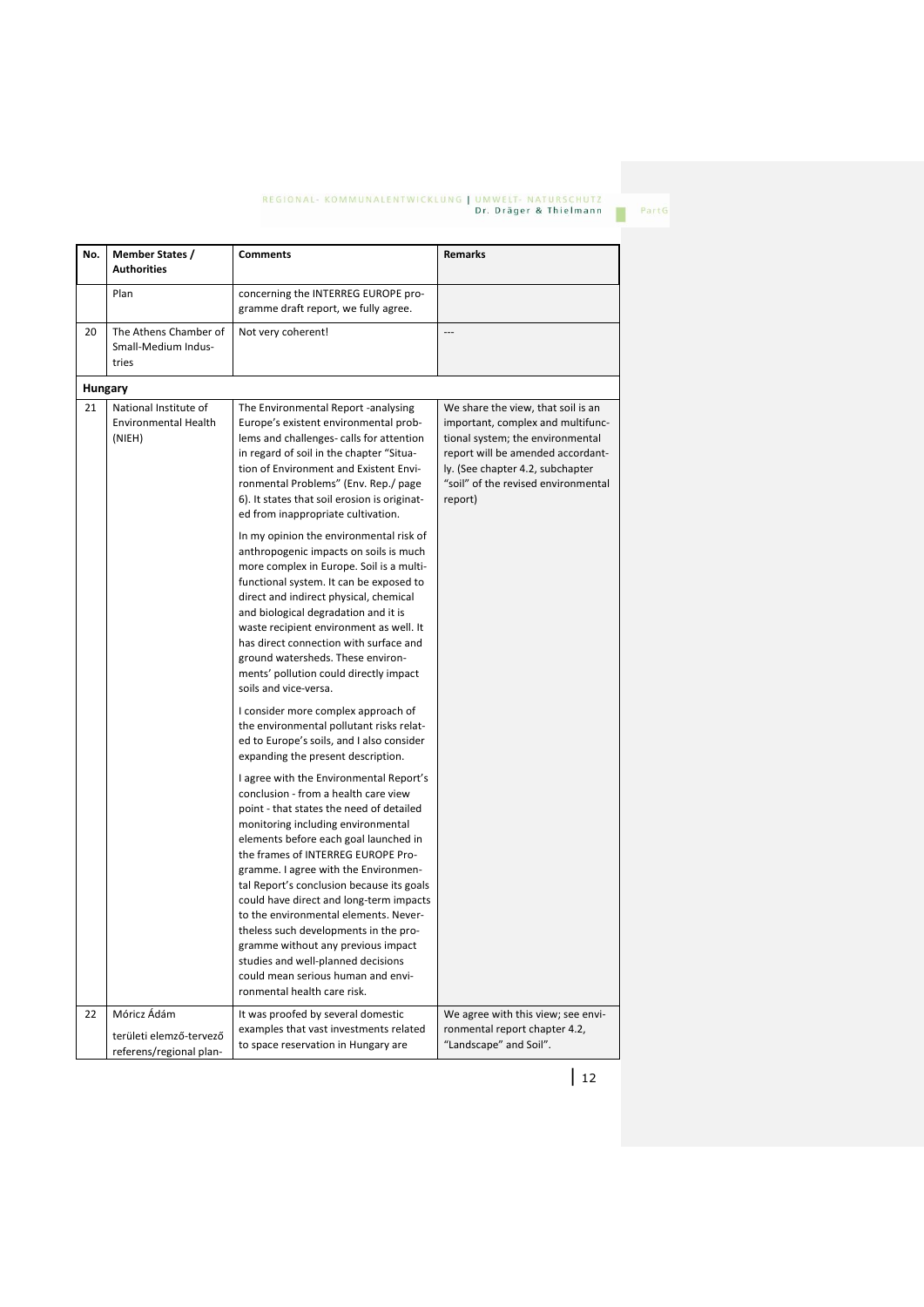PartG

п

| ner-analyst<br>realized by reserving agricultural lands.<br>We agree with this view. Due to<br>It decreases the area of Hungary's agri-<br>Nemzetgazdasági Min-<br>cultural lands that are important natural<br>programme recommendations<br>isztérium / Ministry for<br>resources of the country. Meanwhile<br>concerning land can be made on a<br>National Economy<br>there are large-scale lands out of use<br>more concrete level of planning<br>Területfejlesztési Ter-<br>and under-utilized (brown field) areas.<br>(tiering).<br>vezési Főosztály / De-<br>We might highlight the need of focusing<br>partment of Territorial<br>on brown field investments instead of<br>in the environmental report. (see<br>Development Planning<br>green field investments in the case of<br>table 1 and table 2 of the revised<br>economy development processes and<br>environmental report)<br>to strengthen positive effects related to<br>$\overline{a}$<br>agricultural lands.<br>The term "deforestation" in chap-<br>The environmental assessment primari-<br>ter 4.2 (sub-chapter "Global Cli-<br>ly mentions the forests in the presenta-<br>mate") means the global perspec-<br>tion of elements of existing EU strate-<br>tive. Aspects of forests will be<br>gies and relevant documents but the<br>amended in the environmental<br>large scope of the environmental as-<br>report. (see table 1 and table 2 of<br>sessment does not allow forest and<br>forestry-related specified problems to<br>Negative impacts of Climate<br>appear in the document. Especially, it is<br>Change on ecosystems are men-<br>true in the case of forest protection that<br>tioned in the report. Ecosystems<br>brings the accomplishment of the envi-<br>include also forests (see environ-<br>ronmental assessment in focus.<br>mental report chapter 4.2, sub-<br>The paragraph referring to the fragmen-<br>chapter "Global Climate").<br>tation of ecosystems on page 38 is basi-<br>cally acceptable. We do not find that<br>any further clarification of the text<br>would be necessary because it is part of<br>the SEBI report. We only highlight that<br>temporary clear-cut areas are normal<br>and inherent phenomenon of forestry<br>and in many cases there are positive<br>effects in the composition and proper-<br>ties of forests as they improve biodiver-<br>sity by giving room for such rare species<br>whose habitats depend rather on sun-<br>light than shade.<br>The statement on page 45 about defor-<br>estation as one of the most principle<br>source of greenhouse effect is correct<br>indeed in a global viewpoint. It is regret-<br>table that this chapter does not contain | No. | Member States /<br><b>Authorities</b> | <b>Comments</b>                        | <b>Remarks</b>                                                                                                   |
|----------------------------------------------------------------------------------------------------------------------------------------------------------------------------------------------------------------------------------------------------------------------------------------------------------------------------------------------------------------------------------------------------------------------------------------------------------------------------------------------------------------------------------------------------------------------------------------------------------------------------------------------------------------------------------------------------------------------------------------------------------------------------------------------------------------------------------------------------------------------------------------------------------------------------------------------------------------------------------------------------------------------------------------------------------------------------------------------------------------------------------------------------------------------------------------------------------------------------------------------------------------------------------------------------------------------------------------------------------------------------------------------------------------------------------------------------------------------------------------------------------------------------------------------------------------------------------------------------------------------------------------------------------------------------------------------------------------------------------------------------------------------------------------------------------------------------------------------------------------------------------------------------------------------------------------------------------------------------------------------------------------------------------------------------------------------------------------------------------------------------------------------------------------------------------------------------------------------------------------------------------------------------------------------------------------------------------------------------------------------------------------------------------------------------------------------------------------------------------------------------------------------------------------------------------------------------------------------------------------------------------------------------------------------------------------------------------|-----|---------------------------------------|----------------------------------------|------------------------------------------------------------------------------------------------------------------|
| ing forest-cover and consequently sig-<br>nificantly increasing carbon storage<br>takes place. It would be required to                                                                                                                                                                                                                                                                                                                                                                                                                                                                                                                                                                                                                                                                                                                                                                                                                                                                                                                                                                                                                                                                                                                                                                                                                                                                                                                                                                                                                                                                                                                                                                                                                                                                                                                                                                                                                                                                                                                                                                                                                                                                                                                                                                                                                                                                                                                                                                                                                                                                                                                                                                                   |     |                                       | an outlook over Europe, where increas- | the highly abstract character of the<br>Aspects of forests will be amended<br>the revised environmental report). |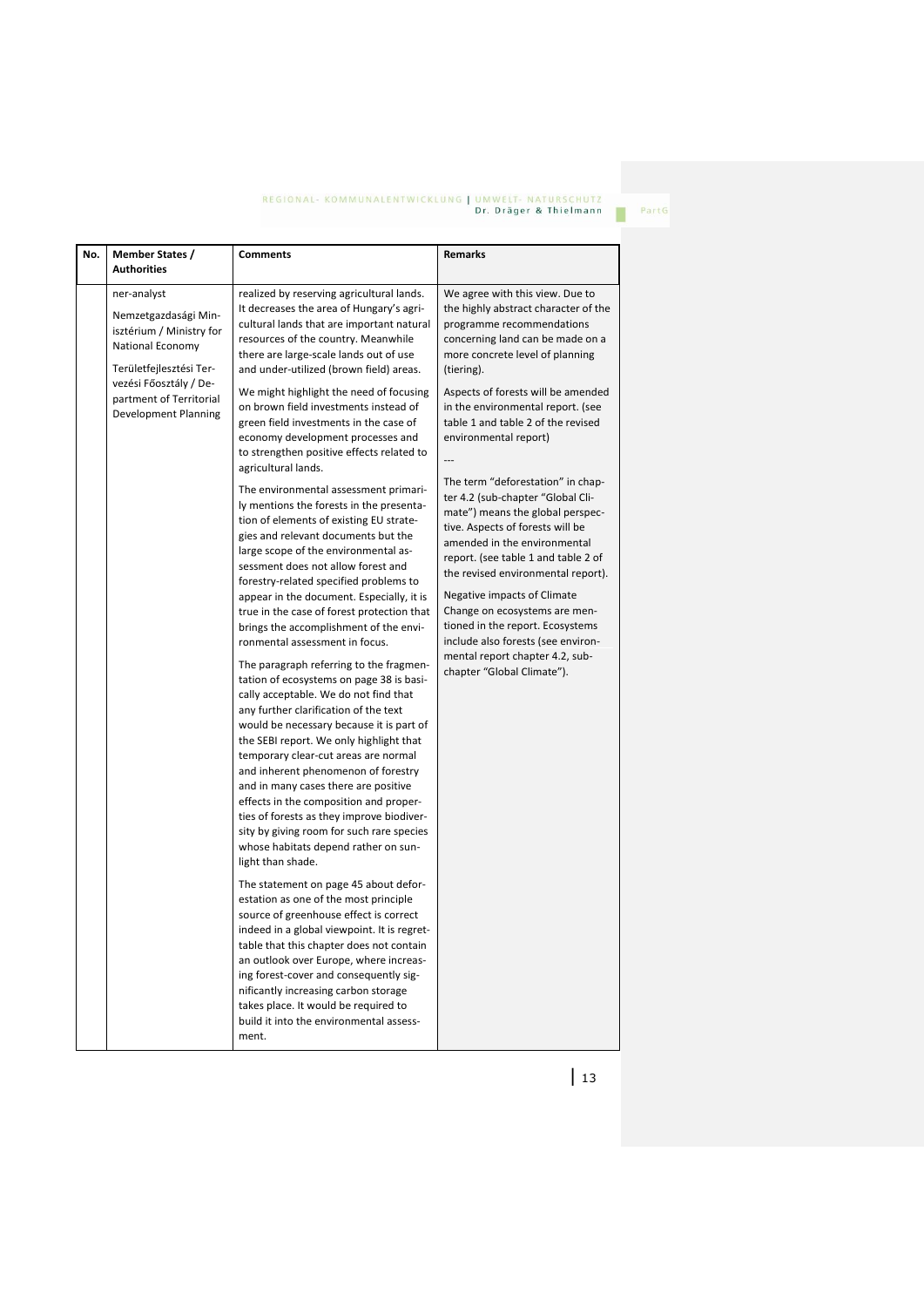PartG

| No.    | <b>Member States /</b><br><b>Authorities</b>                                                                            | <b>Comments</b>                                                                                                                                                                                                                                                                                                                                                                                                                                                                                                                                                                                                                                                                                                                                                                                                                                                                                                                                                                                                                                                                                                                                                                                                                                                                                                                                                                                                                                                                                                                                                                                      | <b>Remarks</b>                                                                                                                                                                                                                                                                                                                                                                                                                                                                                                                      |
|--------|-------------------------------------------------------------------------------------------------------------------------|------------------------------------------------------------------------------------------------------------------------------------------------------------------------------------------------------------------------------------------------------------------------------------------------------------------------------------------------------------------------------------------------------------------------------------------------------------------------------------------------------------------------------------------------------------------------------------------------------------------------------------------------------------------------------------------------------------------------------------------------------------------------------------------------------------------------------------------------------------------------------------------------------------------------------------------------------------------------------------------------------------------------------------------------------------------------------------------------------------------------------------------------------------------------------------------------------------------------------------------------------------------------------------------------------------------------------------------------------------------------------------------------------------------------------------------------------------------------------------------------------------------------------------------------------------------------------------------------------|-------------------------------------------------------------------------------------------------------------------------------------------------------------------------------------------------------------------------------------------------------------------------------------------------------------------------------------------------------------------------------------------------------------------------------------------------------------------------------------------------------------------------------------|
|        |                                                                                                                         | According to our present knowledge,<br>climate change is predicted to be disad-<br>vantageous to the stability and health of<br>forest ecosystems in Europe's southern<br>and central regions. It would be neces-<br>sary to mention it in the predictions.                                                                                                                                                                                                                                                                                                                                                                                                                                                                                                                                                                                                                                                                                                                                                                                                                                                                                                                                                                                                                                                                                                                                                                                                                                                                                                                                          |                                                                                                                                                                                                                                                                                                                                                                                                                                                                                                                                     |
| Italy  |                                                                                                                         |                                                                                                                                                                                                                                                                                                                                                                                                                                                                                                                                                                                                                                                                                                                                                                                                                                                                                                                                                                                                                                                                                                                                                                                                                                                                                                                                                                                                                                                                                                                                                                                                      |                                                                                                                                                                                                                                                                                                                                                                                                                                                                                                                                     |
| 23     | City of Terni                                                                                                           | Programmes as Interreg remain vague<br>especially at local scale.                                                                                                                                                                                                                                                                                                                                                                                                                                                                                                                                                                                                                                                                                                                                                                                                                                                                                                                                                                                                                                                                                                                                                                                                                                                                                                                                                                                                                                                                                                                                    | $\overline{a}$                                                                                                                                                                                                                                                                                                                                                                                                                                                                                                                      |
| Latvia |                                                                                                                         |                                                                                                                                                                                                                                                                                                                                                                                                                                                                                                                                                                                                                                                                                                                                                                                                                                                                                                                                                                                                                                                                                                                                                                                                                                                                                                                                                                                                                                                                                                                                                                                                      |                                                                                                                                                                                                                                                                                                                                                                                                                                                                                                                                     |
| 24     | Ilga Gruševa<br>Ministry of Environ-<br>mental Protection and<br>Regional Development<br>of the Republic of Lat-<br>via | 1. Section 8 "Proposed monitoring<br>measures" (page 61) - Environmental<br>State Bureau recommends to indicate<br>whether/the Programme provides sup-<br>port for the development of the region-<br>al development documents, which also<br>includes exchange of experience, with-<br>out intention to provide specific finan-<br>cial support to the activities referred in<br>the Annexes of European Parliament<br>and Council Directive 2011/92/EU (13th<br>December 2011) on the assessment of<br>the effects of certain public and private<br>projects on the environment. Thus Stra-<br>tegic Environmental Assessment and<br>the monitoring should be carried in the<br>appropriate level of detail to another<br>level of planning documents or regional<br>programmes.<br>2. As there is a large share of small and<br>medium enterprises in Latvia, while<br>improving the competitiveness of small<br>and medium enterprises, the compli-<br>ance of their activity with requirements<br>of environmental protection should not<br>be forgotten, balancing them with sus-<br>tainable development and economical<br>aspects, highlighting and analysing the<br>impact of the companies on the special<br>nature areas of conservation. Within<br>frameworks of the Programme's priority<br>axes PA1 "strengthening research,<br>technological development and innova-<br>tion" and priority axes PA2 "enhancing<br>the competitiveness of SME's" orienta-<br>tion of supported activities to the envi-<br>ronmental protection and sustainable<br>development should be strictly deter- | 1. We agree that the assessment of<br>direct environmental effects as<br>well as monitoring should be car-<br>ried out on the appropriate level.<br>2. We share this view. Recommen-<br>dations 1 and 2 (chapter 6 of envi-<br>ronmental report) explicitly ask for<br>the consideration of principles of<br>sustainable development in Priority<br>Axes 1 and 2.In recommendation 5<br>explicitly for therefore we recom-<br>mend the consideration of the EU<br>instrument "Eco-Management and<br>Audit Scheme (EMAS)" is stated. |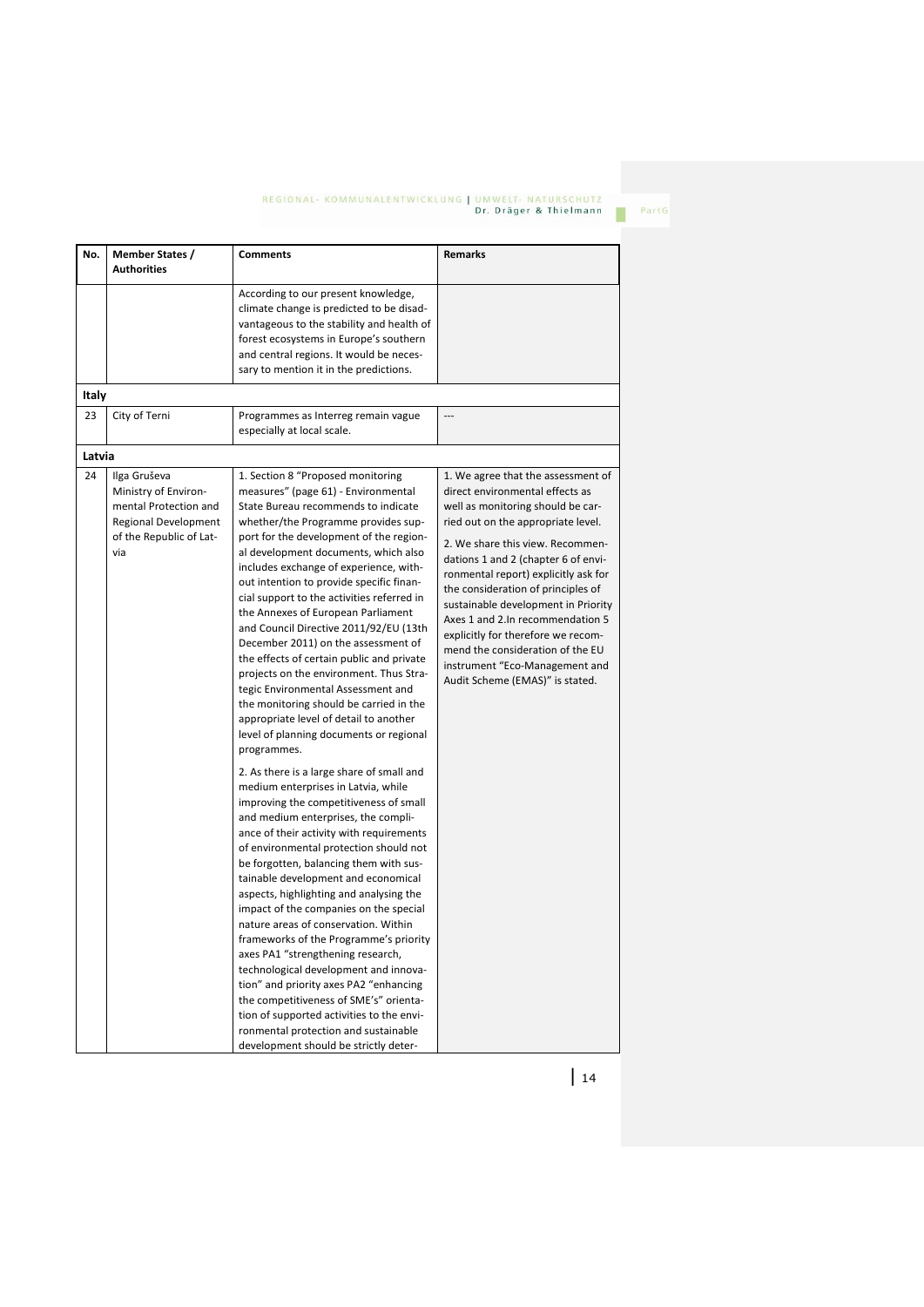PartG

| No.   | <b>Member States /</b><br><b>Authorities</b>                                                                              | <b>Comments</b>                                                                                                                                                                                                                                                                                                                                                                                                                                                                                                                                                                                                                                                                                                                                                                                                                                                                                                                                                                                                                                                                                                                                                                                                                                                                                                                                                                                                                                                                                                                                                                                                                                                                                                                                                                                                                                                                                                                   | Remarks                     |
|-------|---------------------------------------------------------------------------------------------------------------------------|-----------------------------------------------------------------------------------------------------------------------------------------------------------------------------------------------------------------------------------------------------------------------------------------------------------------------------------------------------------------------------------------------------------------------------------------------------------------------------------------------------------------------------------------------------------------------------------------------------------------------------------------------------------------------------------------------------------------------------------------------------------------------------------------------------------------------------------------------------------------------------------------------------------------------------------------------------------------------------------------------------------------------------------------------------------------------------------------------------------------------------------------------------------------------------------------------------------------------------------------------------------------------------------------------------------------------------------------------------------------------------------------------------------------------------------------------------------------------------------------------------------------------------------------------------------------------------------------------------------------------------------------------------------------------------------------------------------------------------------------------------------------------------------------------------------------------------------------------------------------------------------------------------------------------------------|-----------------------------|
|       |                                                                                                                           | mined.                                                                                                                                                                                                                                                                                                                                                                                                                                                                                                                                                                                                                                                                                                                                                                                                                                                                                                                                                                                                                                                                                                                                                                                                                                                                                                                                                                                                                                                                                                                                                                                                                                                                                                                                                                                                                                                                                                                            |                             |
| Malta |                                                                                                                           |                                                                                                                                                                                                                                                                                                                                                                                                                                                                                                                                                                                                                                                                                                                                                                                                                                                                                                                                                                                                                                                                                                                                                                                                                                                                                                                                                                                                                                                                                                                                                                                                                                                                                                                                                                                                                                                                                                                                   |                             |
| 25    | Kevin Gatt<br><b>Managing Consultant</b><br><b>Management Efficiency</b><br>Unit<br>Chairperson<br><b>SEA Focal Point</b> | The Designated Authority notes that the<br>Interreg Europe Programme is a high<br>strategic level document. Due to its<br>scope and nature, the resulting envi-<br>ronmental impacts are likely to be indi-<br>rect and depend mainly on the focus,<br>purpose and nature of the proposals<br>coming forward at a later stage and<br>how these proposals are taken forward<br>in subsequent plan-level and project-<br>level decisions. However, despite its<br>high strategic level, the Designated<br>Authority considers that the Environ-<br>mental Report has made important<br>conclusions and recommendations. In<br>particular, it shares the same opinion on<br>the following issues:<br>1) The programme needs to improve<br>integration between all specific objec-<br>tives to ensure that proposals which are<br>promoted, directly or indirectly, as a<br>result of the Interreg Programme, do<br>not have adverse impacts on the envi-<br>ronmental Investment Priorities of the<br>same programme, such as Priority 6(c)<br>regarding the conservation and protec-<br>tion of natural and cultural heritage,<br>and other EU environmental objectives.<br>2) Although Specific Objective 3.1 (Low-<br>carbon economy) is expected to have<br>positive indirect impacts on the envi-<br>ronment, e.g. less generation of GHG<br>emissions and reduction of air pollution,<br>caution is required due to the likely<br>negative impacts that particular renew-<br>able energy sources could have on envi-<br>ronmental resources (e.g. biodiversity,<br>landscape and water). Examples include<br>potential impacts of windfarms on the<br>landscape and wildlife (e.g. birds) and<br>impacts of PV farms on land use and the<br>landscape.<br>3) Further to the above, environmental<br>resources and objectives need to be<br>mainstreamed (i) across all priority<br>areas, and (ii) at all stages of the Inter- | Thank you for this comment. |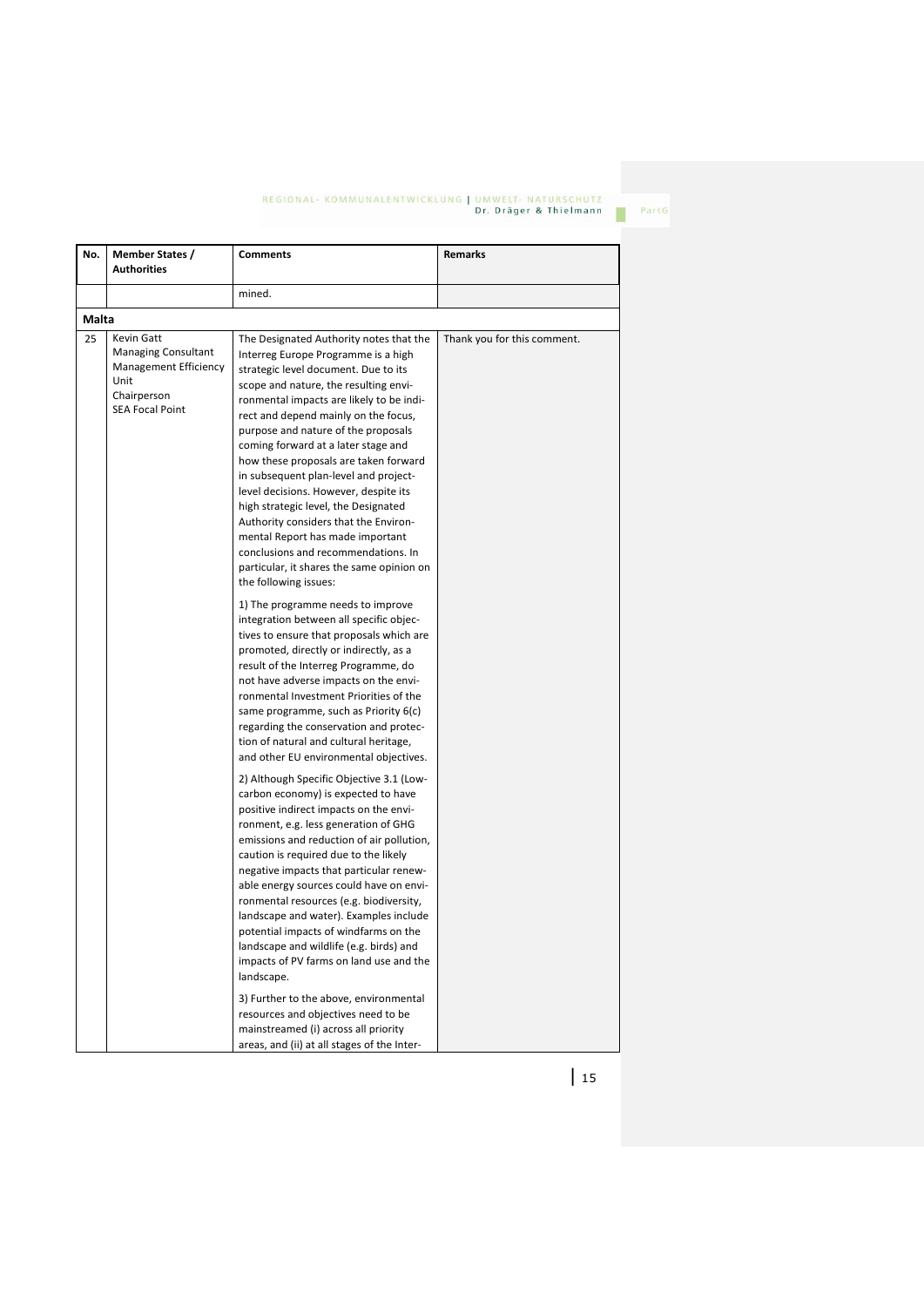PartG

| No. | Member States /<br><b>Authorities</b> | <b>Comments</b>                                                                                                                                                                                                                                                                                                                                                                                                                                                                                                                                                                                                                                                                                                                                                                                                                                                                                                                                                                                                                                                                                                                                                                                                            | <b>Remarks</b>                                                                                                             |
|-----|---------------------------------------|----------------------------------------------------------------------------------------------------------------------------------------------------------------------------------------------------------------------------------------------------------------------------------------------------------------------------------------------------------------------------------------------------------------------------------------------------------------------------------------------------------------------------------------------------------------------------------------------------------------------------------------------------------------------------------------------------------------------------------------------------------------------------------------------------------------------------------------------------------------------------------------------------------------------------------------------------------------------------------------------------------------------------------------------------------------------------------------------------------------------------------------------------------------------------------------------------------------------------|----------------------------------------------------------------------------------------------------------------------------|
|     |                                       | reg Programme, including the process<br>for selecting eligible proposals, imple-<br>mentation of pilot projects and integra-<br>tion of the learning outcomes of Inter-<br>reg projects into lower-tier plans and<br>projects. The Environmental Report<br>notes that "Whether the effects and<br>contributions will be finally realised<br>depends on decisions and influences<br>outside INTERREG EUROPE. The Pro-<br>gramme provides mechanisms and<br>information which, as described above,<br>create opportunities to realise positive<br>effects and contributions. Same counts<br>for the question if certain effects have<br>to be assessed at another level or in the<br>frame of another programme (e.g. re-<br>gional programmes). This 'tiering' of the<br>assessment is implicit because no direct<br>effects will be realised by the Pro-<br>gramme. The closer the programming<br>comes to the end of the impact chain<br>the more crucial and detailed the as-<br>sessment of the likely significant envi-<br>ronmental effects must be."<br>Therefore, the Designated Authority<br>notes the conclusions in the Environ-<br>mental Report for the Interreg Europe<br>Programme 2014 - 2020 and considers |                                                                                                                            |
|     |                                       | that the SEA recommendations should<br>be taken into account in the following<br>stages of the programme and its im-<br>plementation.                                                                                                                                                                                                                                                                                                                                                                                                                                                                                                                                                                                                                                                                                                                                                                                                                                                                                                                                                                                                                                                                                      |                                                                                                                            |
|     | <b>Netherlands</b>                    |                                                                                                                                                                                                                                                                                                                                                                                                                                                                                                                                                                                                                                                                                                                                                                                                                                                                                                                                                                                                                                                                                                                                                                                                                            |                                                                                                                            |
| 26  | Landschapsbeheer<br>Nederland         | Description of relevant stakeholders,<br>regional actors is useful. E.g. the role of<br>local landowners related to authorities<br>is missed as well as the importance of<br>civilians and public. Not in a mandatory<br>way, but they are of vital importance for<br>sustainably growth.                                                                                                                                                                                                                                                                                                                                                                                                                                                                                                                                                                                                                                                                                                                                                                                                                                                                                                                                  | $---$                                                                                                                      |
| 27  | <b>MOVARES</b>                        | The focus on carbon emissions is logical,<br>but based on the reduction of a symp-<br>tom instead of facing the primary prob-<br>lem. The primary problem is the use of<br>energy (electric, oil, etc) The program<br>should not focus of the reduction of<br>emissions but on the reduction of the                                                                                                                                                                                                                                                                                                                                                                                                                                                                                                                                                                                                                                                                                                                                                                                                                                                                                                                        | Energy efficiency is an integrated<br>part of the programme (see In-<br>vestment Priority 4(e), Specific<br>Objective 3.1) |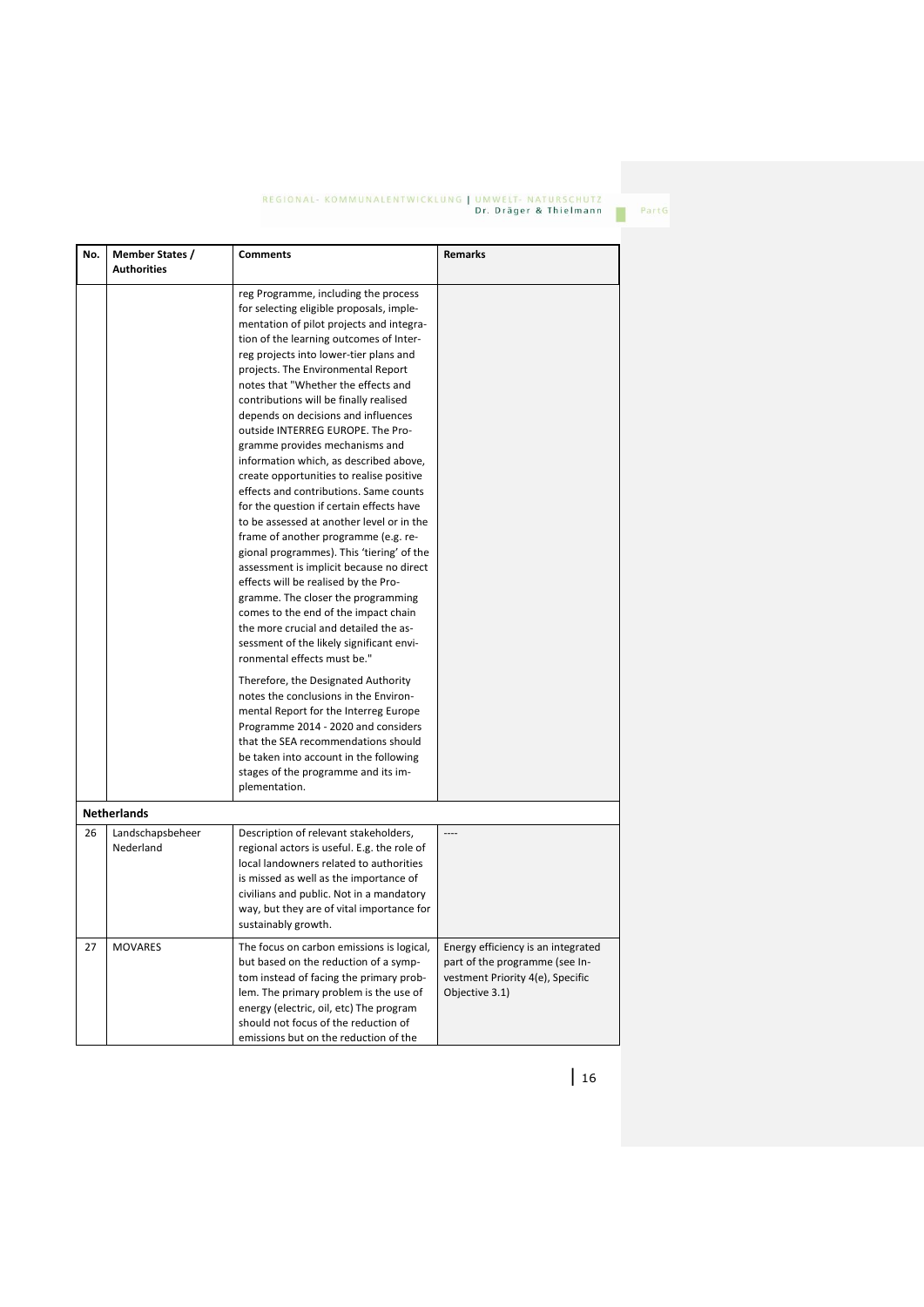| No.    | <b>Member States /</b><br><b>Authorities</b>                                    | <b>Comments</b>                                                                                                                                                                                                                                                                                                                                                                                                                                                                                                                                                                                                                                                                                                                                                                                                                              | Remarks                                                                                                                                                                                                                                                                                                                     |  |                                    |  |  |  |  |
|--------|---------------------------------------------------------------------------------|----------------------------------------------------------------------------------------------------------------------------------------------------------------------------------------------------------------------------------------------------------------------------------------------------------------------------------------------------------------------------------------------------------------------------------------------------------------------------------------------------------------------------------------------------------------------------------------------------------------------------------------------------------------------------------------------------------------------------------------------------------------------------------------------------------------------------------------------|-----------------------------------------------------------------------------------------------------------------------------------------------------------------------------------------------------------------------------------------------------------------------------------------------------------------------------|--|------------------------------------|--|--|--|--|
|        |                                                                                 | use of energy in general. Fix the prob-<br>lem at the front of the chain, not at the<br>back.                                                                                                                                                                                                                                                                                                                                                                                                                                                                                                                                                                                                                                                                                                                                                |                                                                                                                                                                                                                                                                                                                             |  |                                    |  |  |  |  |
| 28     | Delft University of<br>Technology                                               | Environmental Assessment on the level<br>of a programme like this does not mean<br>a lot while nearly all environmental<br>impacts are related to the projects and<br>activities supported by the programme.                                                                                                                                                                                                                                                                                                                                                                                                                                                                                                                                                                                                                                 | Thank you for this comment.                                                                                                                                                                                                                                                                                                 |  |                                    |  |  |  |  |
| Poland |                                                                                 |                                                                                                                                                                                                                                                                                                                                                                                                                                                                                                                                                                                                                                                                                                                                                                                                                                              |                                                                                                                                                                                                                                                                                                                             |  |                                    |  |  |  |  |
| 29     | <b>Anonymous</b>                                                                | translated from Polish using Google: We                                                                                                                                                                                                                                                                                                                                                                                                                                                                                                                                                                                                                                                                                                                                                                                                      | According to the information pro-                                                                                                                                                                                                                                                                                           |  | Formatted: Not All caps, Highlight |  |  |  |  |
|        |                                                                                 | would like to turn your attention that<br>disclosure of the contents of the report<br>only in English as well as identify oppor-<br>tunities to submit comments in English<br>is significantly restricts the opportunity<br>for consultation for potentially interest-<br>ed persons, and thus violates the provi-<br>sions of the Aarhus Convention and the<br>SEA Directive. In any of the above. Doc-<br>ument does not have entered the Eng-<br>lish language requirement to participate<br>in the public consultation :). I recall that<br>the (google-translator) Convention<br>requires you to enable zainteresowanu<br>the public to participate in the prepara-<br>tion of a document within a reasonable<br>time - in Poland min. 21 days. I also<br>recall that English is the working lan-<br>guage of the EU, and not official. | vided by the Ministry of Infrastruc-<br>ture and Development of Poland,<br>there was the possibility of com-<br>menting the programme draft and<br>the SEA report in Polish between<br>31 January and 7 March 2014.<br>Polish versions of documents and<br>the questionnaire were published<br>on the ministerial website.- |  | Formatted: Not All caps            |  |  |  |  |
| 30     | <b>General Directorate for</b><br>Environmental<br>Protection                   | Positive opinion regarding the SEA.                                                                                                                                                                                                                                                                                                                                                                                                                                                                                                                                                                                                                                                                                                                                                                                                          | Thank you for this comment.                                                                                                                                                                                                                                                                                                 |  | Formatted: Highlight               |  |  |  |  |
|        | <b>Slovak Republic</b>                                                          |                                                                                                                                                                                                                                                                                                                                                                                                                                                                                                                                                                                                                                                                                                                                                                                                                                              |                                                                                                                                                                                                                                                                                                                             |  |                                    |  |  |  |  |
| 31     | Ministry of Environ-<br>ment of the Slovak<br>Republic, Climate De-<br>partment | In all documents the term "mitigation<br>relevant adaptation measures" does not<br>make sense to us. There are separate<br>mitigation and separate adaptation<br>measures. Therefore, we propose exam-<br>ining whether the given text is correct,<br>or it should be revised as follows: "miti-<br>gation or relevant adaptation<br>measures".                                                                                                                                                                                                                                                                                                                                                                                                                                                                                              | We agree with this view on the<br>term "mitigation relevant adapta-<br>tion measures". However, it is<br>prescribed in the ERDF regulation<br>(Investment Priority 4(e), Art. 5)<br>and the consideration of this in-<br>vestment priority in the pro-<br>gramme was agreed by INTERREG<br><b>EUROPE Member States.</b>     |  |                                    |  |  |  |  |
|        | Spain                                                                           |                                                                                                                                                                                                                                                                                                                                                                                                                                                                                                                                                                                                                                                                                                                                                                                                                                              |                                                                                                                                                                                                                                                                                                                             |  |                                    |  |  |  |  |
| 32     | Girona City Council                                                             | With regards to Priority Axis 4 / Invest-<br>ment Priority 6 (c) / Specific Objective<br>4.1./ Expected results (pg.11 -or pg. 22                                                                                                                                                                                                                                                                                                                                                                                                                                                                                                                                                                                                                                                                                                            | Thank you for this comment.                                                                                                                                                                                                                                                                                                 |  |                                    |  |  |  |  |